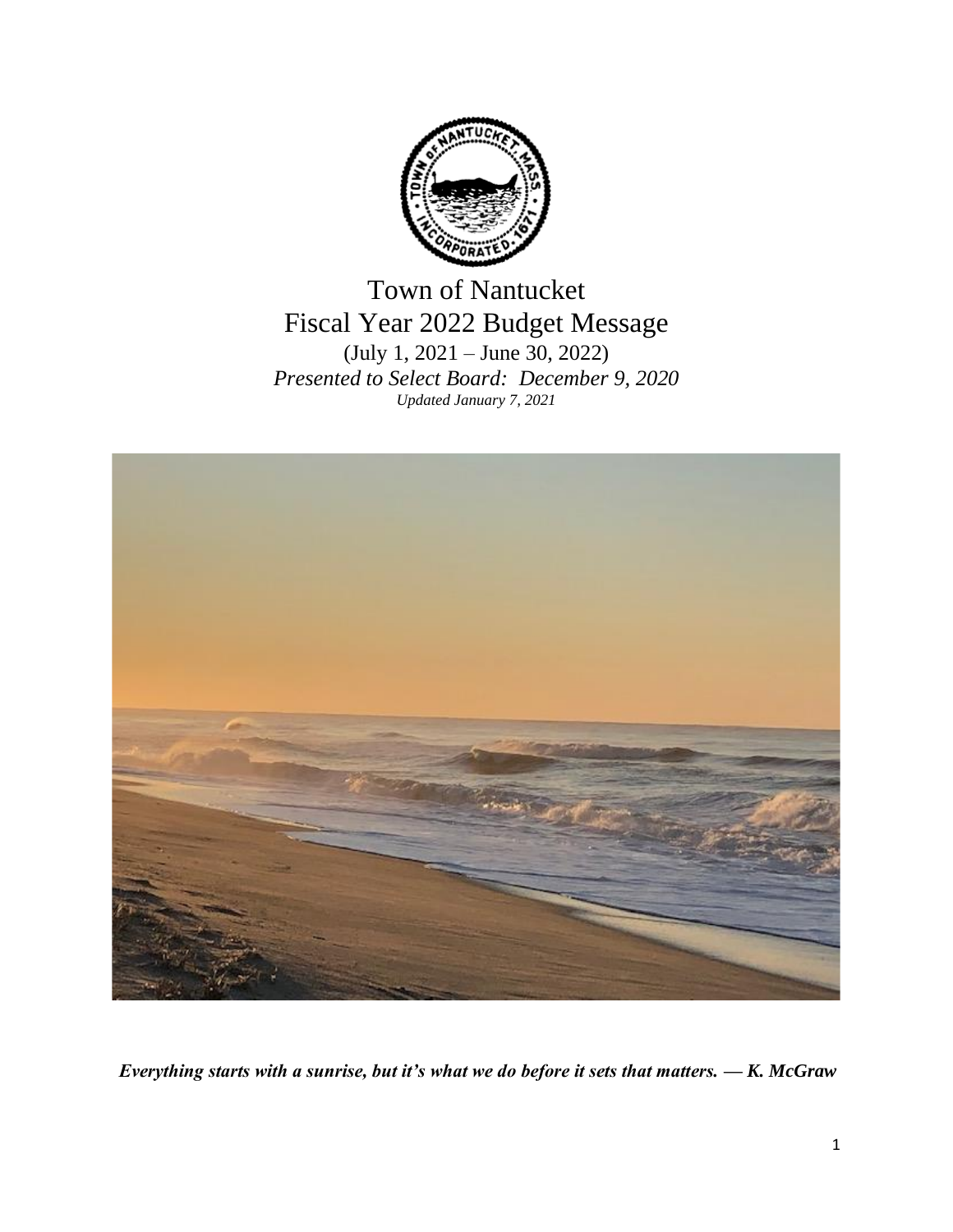## **TABLE OF CONTENTS**

|    |                                                                                         | page 3  |
|----|-----------------------------------------------------------------------------------------|---------|
| H. | A. Projected FY 2021 General Fund Revenue<br>B. Projected FY 2021 General Fund Expenses | page 9  |
|    | III. FY 2021 Town Administration General Fund Budget                                    | page 11 |
|    |                                                                                         | page 17 |
|    |                                                                                         | page 22 |

## **APPENDICES**

- A. Enterprise Funds Subsidies and Retained Earnings
	- a. Our Island Home
	- b. Solid Waste Enterprise Fund
- B. FY 2020 Cherry Sheet and FY 2021 NRTA Letter
- C. Strategic Plan Summary (Adopted October 24, 2018, updated September 11, 2019 and pending November 2020)
- D. Moody's Credit Rating Opinion
- E. Unused Levy Capacity and Free Cash
- F. Stabilization and Reserve Funds
- G. Town of Nantucket Financial Reserves Policy
- H. Capital Improvement Plan
- I. New Growth and Local Receipts History
- J. Other Postemployment Benefits (OPEB) Trust Fund
- K. Price Waterhouse Cooper article, June 2020
- L. Articles a. Nantucket Real Estate Market Insights by Fisher Real Estate b. State of the Economy
- M. FY 2021 General Fund Revenue Breakdown
- N. General Fund Debt Service Schedule
- O. FY 2021 General Fund Expenditure Breakdown
- P. FY 2021 Expense Increase Requests
- Q. List of Collective Bargaining Agreements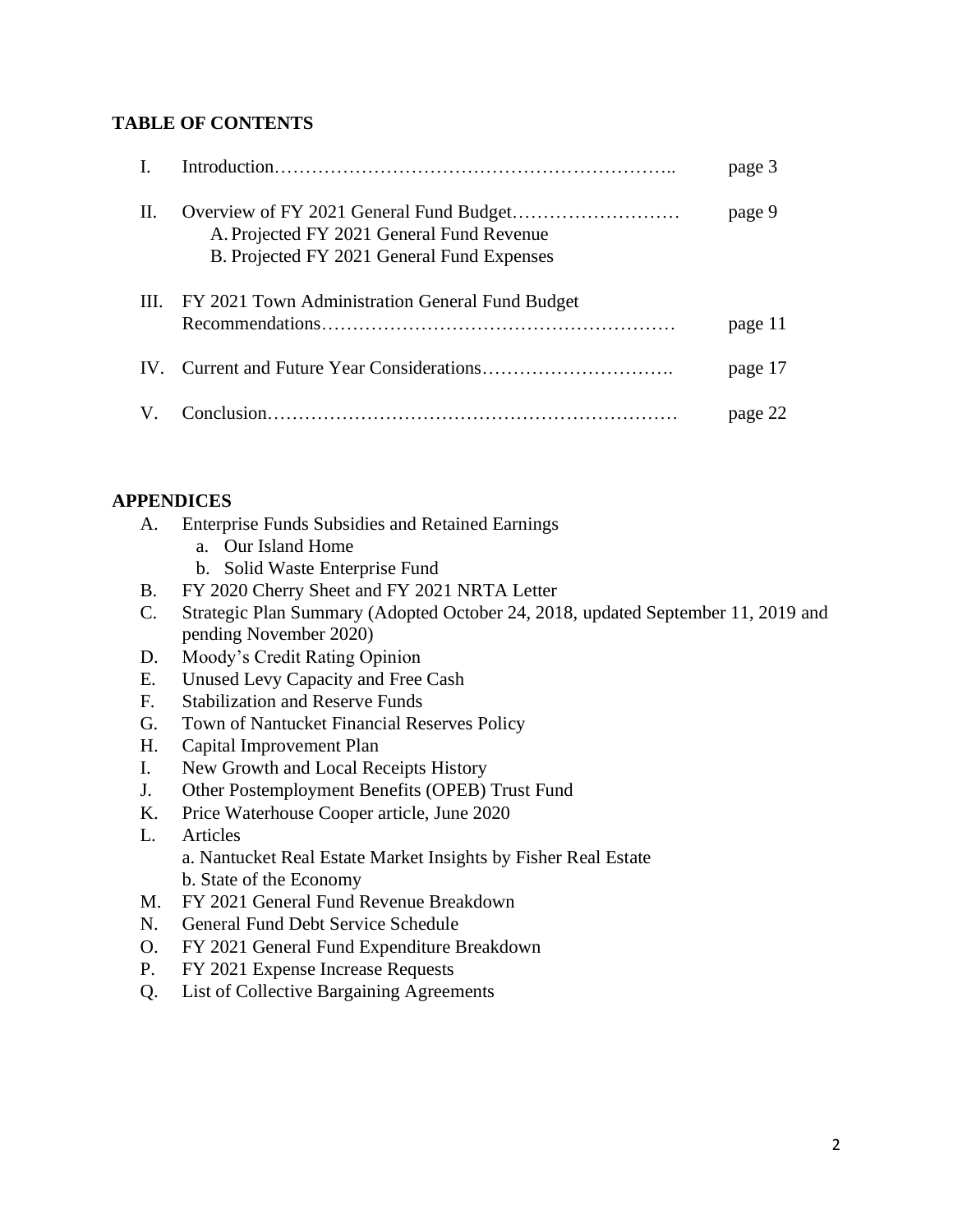# *I. Introduction*

Challenges. Continuity. Caution. These three "C's" were the basis of our budget recommendations for FY 2021. When the FY 2021 budget was being developed at the end of 2019 the Town was in a good position financially, and while our outlook was positive, there were some financial indicators that we were watching, with respect to potential signs of a recession. Subsequently, in March of 2020, the COVID-19 global pandemic arrived and caused many issues, projects, initiatives to be set aside and gave rise to new budget issues while Town government focused on addressing the pandemic, locally. The 2020 Annual Town Meeting was delayed from April to June and resulted in a significant reduction in the proposed FY 2021 budget. Several proposed appropriations both in the General Fund budget and also General Fund capital projects were removed from the FY 2021 spending plan and put on hold. The three "C's" referenced above remain valid. We remain cautious going into FY 2022, we certainly have challenges with COVID, an emerging situation with PFAS (see below under Section IV) and we are working hard to maintain continuity in government operations within the Town's fiscal condition. The local and national economic outlook is uncertain, the new President's administration is uncertain, yet the Island's real estate market and associated activities (building permits, sewer permits) are what many would call "booming". The Registry of Deeds collected the largest amount of receipts of Excise Tax ever in October 2020 with September 2020 close behind. As of this writing, the total Deeds Excise Tax received for FY 2021 is already an estimated \$1.2 million over budgeted revenue. Room occupancy tax revenue for the first quarter of FY 2021 is also much more encouraging than projected; however, we have not yet had what we could call a "normal" year of that revenue since its inception in 2019. These reasons are why we are retaining the three "C's" in our budget message for FY 2022.

## **Challenges.**

## *Our Island Home (OIH)*

As we have been mentioning in recent annual budget messages, the Town's municipally operated nursing home (the only municipal skilled nursing facility in Massachusetts), despite having been made an Enterprise Fund in 2011, is not an operation that generates enough revenue to fully fund its operations. There are a variety of reasons for this including the relatively small number of beds (licensed for 45), collective bargaining restrictions, regulatory requirements, condition – as nursing homes go, it is not a modern facility and as it ages it requires more and more maintenance and repairs. Federal and State reimbursements do not cover the daily cost of care for a resident – which varies, depending on what level of care they are receiving *(see chart below this paragraph).* COVID-19 has exacerbated Our Island Home's challenges with new and expanded regulations meant to protect the vulnerable populations in nursing facilities, which come at a high cost. This includes regular testing of staff and Residents, additional screening procedures, heightened infection control procedures and more extensive use of PPE and other medical supplies. The State Executive Office of Health and Human Services conducts regular COVID audits of nursing facilities using 28 new infection control competencies that nursing homes must meet.

Currently, in FY 2021, the OIH subsidy from the General Fund is budgeted at \$3,500,000 (this is an increase of approximately \$1,200,000 over FY 2020).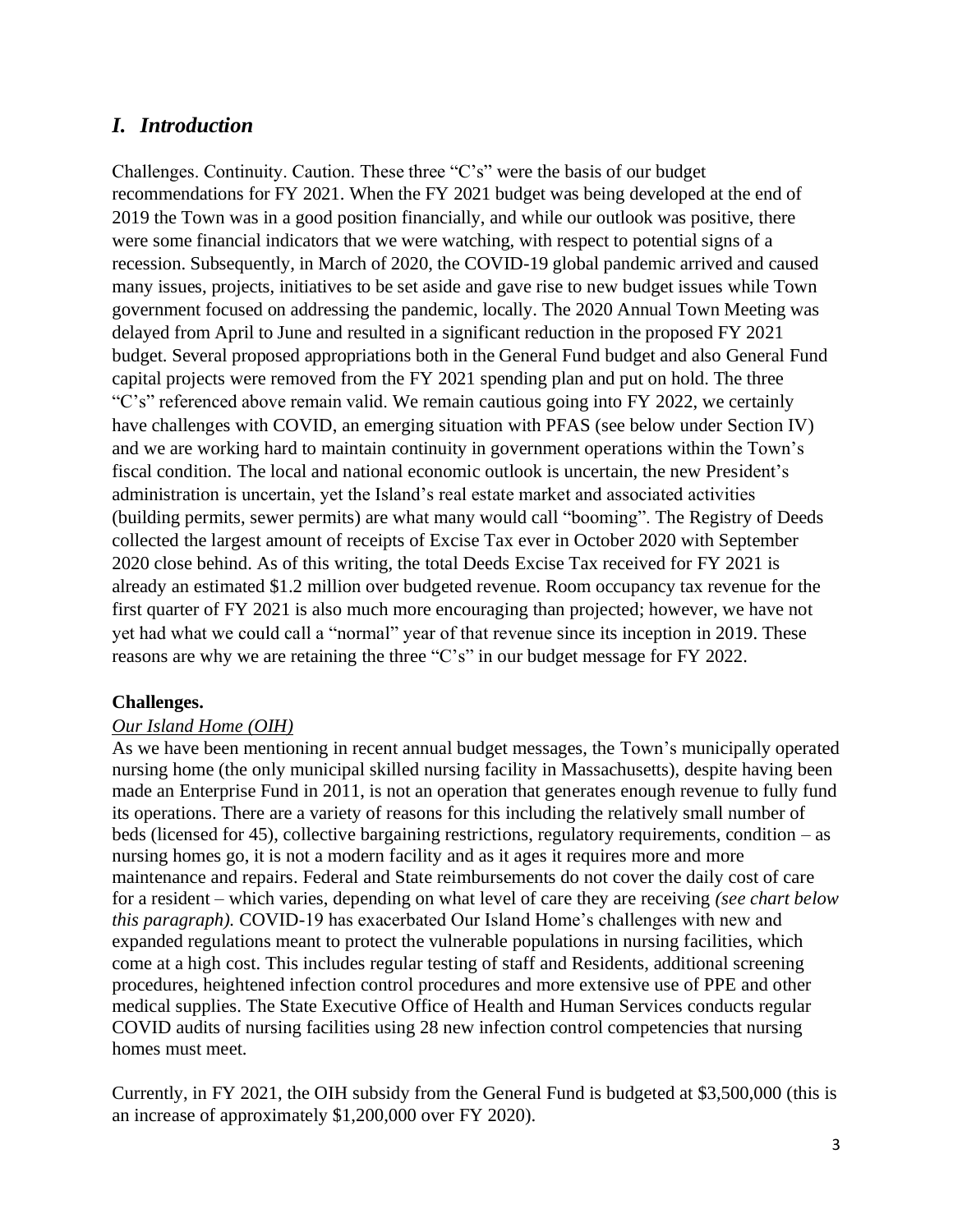| Primary Pay<br>Source   | <b>Current Census</b><br>(as of<br>12/1/2020) | Average Payment<br>Rate Per Resident<br>Per Dav | Cost Per Resident<br>Per Day (based on<br>2019 Cost Report) | Difference in<br>Payment vs. Cost<br>per day | Current loss per day<br>based on Resident<br>census |
|-------------------------|-----------------------------------------------|-------------------------------------------------|-------------------------------------------------------------|----------------------------------------------|-----------------------------------------------------|
| Medicaid/<br>MassHealth | 29                                            | \$211.13                                        | \$584.94                                                    | \$ (373.81)                                  | \$ (10,840.49)                                      |
| Medicare A              |                                               | $$677.14*$                                      | \$584.94                                                    | \$92.20                                      | \$92.20                                             |
| Private                 |                                               | \$560.00                                        | \$584.94                                                    | \$ (24.94)                                   | \$ (124.70)                                         |

\*Medicare payments are now on a new Patient Driven Payment Model (PDPM) that is compiled of five main payment adjustment factors. The PDPM Medicare Reimbursement rate is therefore an estimate as actual daily rate varies throughout the potential 100-day eligibility period.

The topic of an override for Our Island Home (OIH) has been part of budget presentations and discussions for the last five years. For the last three years, we had the following comments in our Budget Messages:

## *FY 2019 Budget Message*

*If we were not realizing savings from health insurance changes … we would be proposing an operating override [in FY 2019] for Our Island Home … Since we can fund some of the most important expense increase requests with available funds, we are not recommending that for this year. With no large projected savings – such as from health insurance – in FY 2020; considering funding challenges to meet demands; and other budgetary items on the "radar" for FY 2020, we recommend that a discussion regarding the possibility of an operating override to provide direct funding for Our Island Home take place now in anticipation of the FY 2020 budget.*

## *FY 2020 Budget Message*

*As we progress through FY 2019, the operations at Our Island Home and also the Solid Waste Enterprise Fund have given Town Administration some cause for concern. During the tax rate setting process for FY 2019, the Department of Revenue asked the town about the amount of revenue projected for the enterprise funds. Based on the first quarter of FY 2019, it now appears to be possible that we may not meet the revenue targets established during the FY 2019 budget process. If this concern becomes reality, then the town will be required at the 2019 Annual Town Meeting to make transfers from other available funds, including the General Fund, or from certified free cash. Faced with this possible reality, which would not only impact FY 2019, but most certainly impact FY 2020 along with the future impact of year-round NRTA service coming in FY 2021, we are again recommending that we have serious discussions about the targeted override for Our Island Home that has routinely been raised, and quite possibly Solid Waste as well.* 

## *FY 2021 Budget Message*

*The projected gap for FY 2021 between OIH revenues and expenses is approximately \$5,300,000. In prior years this gap has been covered by a general fund subsidy and retained earnings. For FY 2021, closing the gap is projected to require approximately \$3,700,000 from the General Fund and \$1,600,000 from retained earnings\*. Retained earnings for OIH are uncertain going forward and facility expenses are increasing as well as regulatory pressures which are likely to require more improvements to the facility than are currently accounted for.*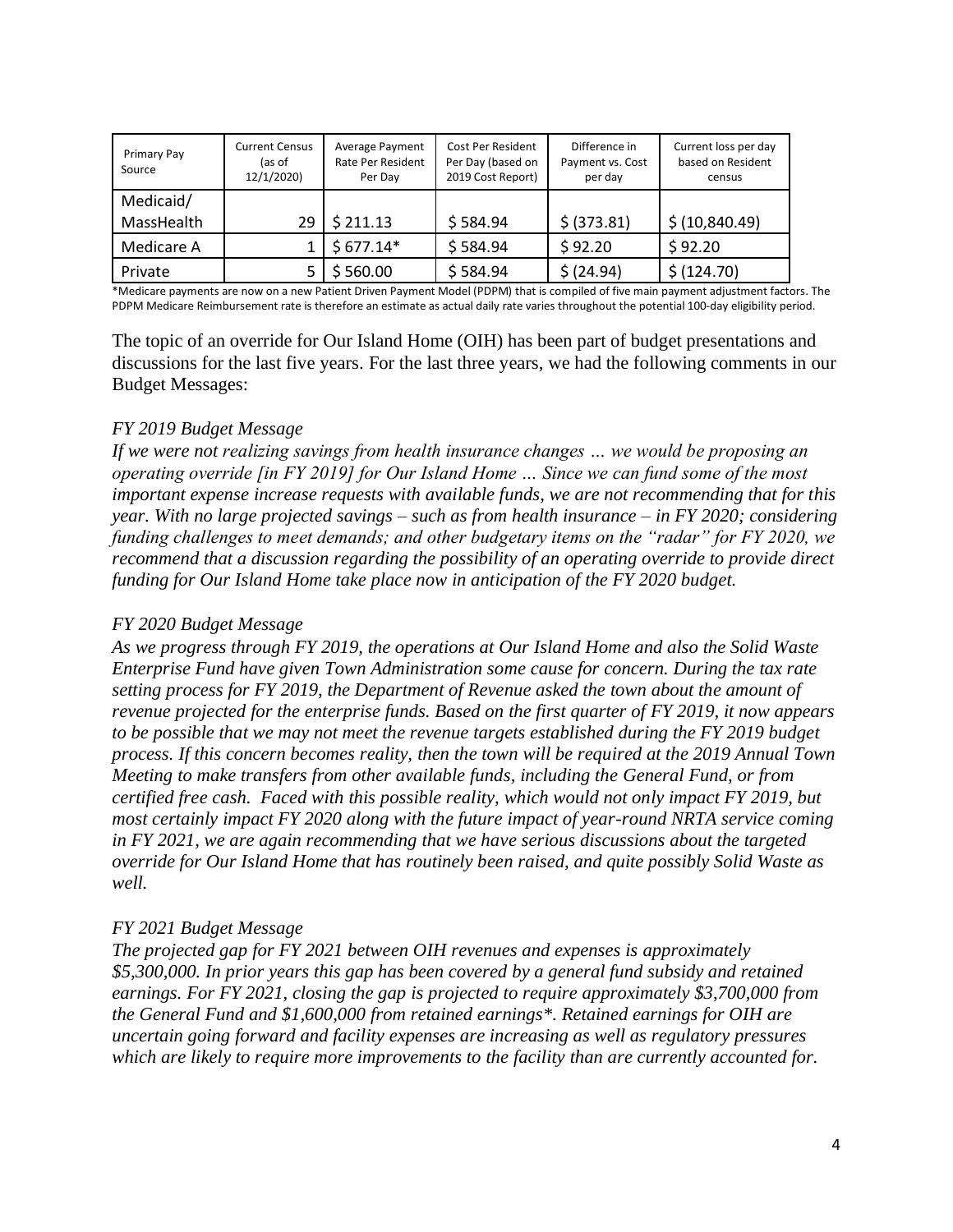*For FY 2021, we are recommending an override to fund the operations of Our Island Home so that:*

- *the General Fund subsidy may be:* 
	- o *reallocated to town and school operations*
	- o *reserved for budgetary flexibility in the event of an economic downturn or one-time community need*
- OIH reliance on its use of retained earnings in its operating budget may be reduced or *eliminated*
- we may ensure that there is an on-going funding source for OIH operations and potential *capital needs without compromising town operations.*

*\*Retained earnings is the amount of funds that is annually certified by the state Department of Revenue, following the close of the fiscal year. These funds are a combination of unspent budgeted expenditures and revenue which has been received above budgeted levels. See Appendix A for OIH Retained Earnings and General Fund Subsidy histories.*

For FY 2022, we continue to recommend an operating override for Our Island Home so that it has a dedicated funding source. Going forward, Retained Earnings are uncertain and as of November 30, 2020, and the annual Certified Public Expenditure (CPE) which is normally received by the end of the third quarter of the fiscal year (anticipated receipt was between March and May of 2020) was not received until the end of December 2020. The CPE was developed from State legislation effective August 31, 2009 for nursing home facilities that are municipally owned and use public expenditures for providing Medicaid (also known as Mass Health) services to residents to offset the cost of those expenditures for each calendar year.

## *NRTA Year-round Shuttle Service*

In 2018, the NRTA began year-round shuttle service. NRTA operations are funded through state contributions as well as an assessment to the Town on the state's "Cherry Sheet". The FY 2021 Cherry Sheets are not out yet; however, we have been advised by the NRTA that the increase between FY 2020 and FY 2021 will be \$436,000. See Appendix B for the FY 2020 Cherry Sheet and NRTA FY 2021 letter.

## Our FY 2019 Budget Message contained this comment:

*The Board of Selectmen voted on September 13, 2017 to implement year-round NRTA service beginning in FY 2019. The NRTA's estimated cost for year-round service is \$838,000 with an estimated off-set of \$427,000 from fares. The amount of the cost not covered by fares will be covered by a charge to the Town, beginning in FY 2021. This will mean that cost will have to be covered in the Town's budget, unless an alternative source of funding is available. Town Administration is concerned about the impact of this potential cost to the General Fund budget and recommends that the Board seriously consider an override in FY 2020 to cover this cost.*

An override was not put forward, and the FY 2022 budget contains an additional assessment for the year-round service (\$865,290 - which is approximately double the assessment cost for FY 2020). Since the services is being funded within the General Fund budget, there is less room for funding expanded programs, initiatives or new requests. *Strategic Plan Initiatives*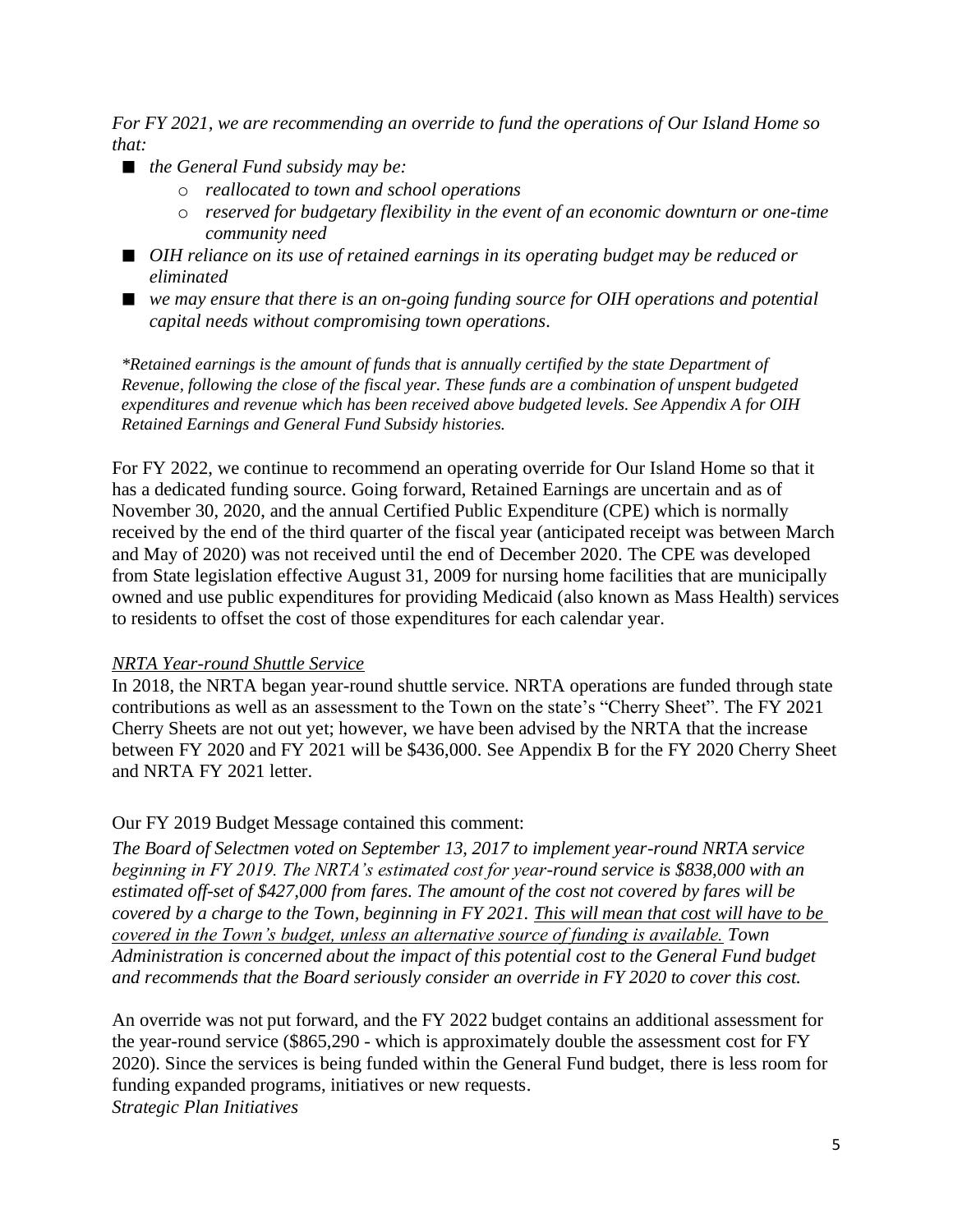The Board's annual retreat to update its Strategic Plan was delayed this year and took place in the fall, rather than the spring, due to COVID. As a result, final updates to the Strategic Plan have not been completed as of the preparation of this Budget Message. The current plan (Summary found in Appendix C) contains several initiatives that require funding. The challenge is to fund new initiatives while maintaining adequate funding for existing operations. The budget forecast is also impacted with new priorities that have come about due to COVID. Some of the Board's 2019-20 Strategic Plan initiatives are now going to be delayed a year or more because funding was not approved as initially anticipated in FY 2021. Some of these are being put forward in FY 2022.

#### **Continuity and Financial Strengths.**

- The Town's bond rating was maintained at the Aaa level by Moody's Investor Services in April of 2020 (Appendix D) with a Stable Outlook. The Town continues to have a rating of Aa+ from S&P Global. The Aaa rating is Moody's highest rating for a municipality and Nantucket is one of 15 (out of 351) cities and towns in Massachusetts to achieve this rating. The benefits of these high ratings include the opportunity to borrow at lower interest rates.
- Free Cash for use in FY 2021 and FY 2022 was certified by the Department of Revenue on November 2, 2020 in the amount of \$9,655,011 for the General Fund. This amount is approximately \$700,000 less than certified in 2019 but approximately \$61,000 higher than in 2018. Pursuant to Town policy and best management practices, Free Cash is used for non-recurring items such as capital projects or items or other one-time expenses. See Appendix E for a five-year history of certified Free Cash.
- $\blacksquare$  The Stabilization Fund remains strong with a current balance of \$5,541,745 (Appendix F). A best management practice is to have reserves that are 10% of the budget. Using an approximate budget of \$110,000,000, the Stabilization Fund balance is approximately 5.04% of the budget. However, when we account for the Certified Free Cash (undesignated reserves) balance of \$9,655,011 the reserve amount exceeds the best management practice guideline as per the Town of Nantucket Financial Reserves Policy (Appendix G).
- The Town maintains a balance of \$1,250,000 in the Capital Projects Reserve Fund. The current balance represents 1.13% of expenditures while the target is 3%.
- Short-term and long-term capital project planning continues. In the fall of 2017, the Capital Program Committee, working with Town Administration began to develop a more robust review process, involving a standardized ranking system that allows for a consistent approach to prioritizing capital projects in a systematic manner, and provides additional transparency as well accommodates anomalies or unusual circumstances. Software was developed for the town to more efficiently review and process capital requests for all stakeholders involved in the capital planning process. The process continued for FY 2022 capital planning. The Capital Improvement Plan (CIP) is updated annually (Appendix H).
- Increased focus on Town infrastructure continues. A plan to compile a comprehensive listing of all town-owned facilities, along with condition assessments, current maintenance needs, and a maintenance schedule, continues. This effort has been delayed by a change in personnel in 2019 and, of course, COVID in 2020. The FY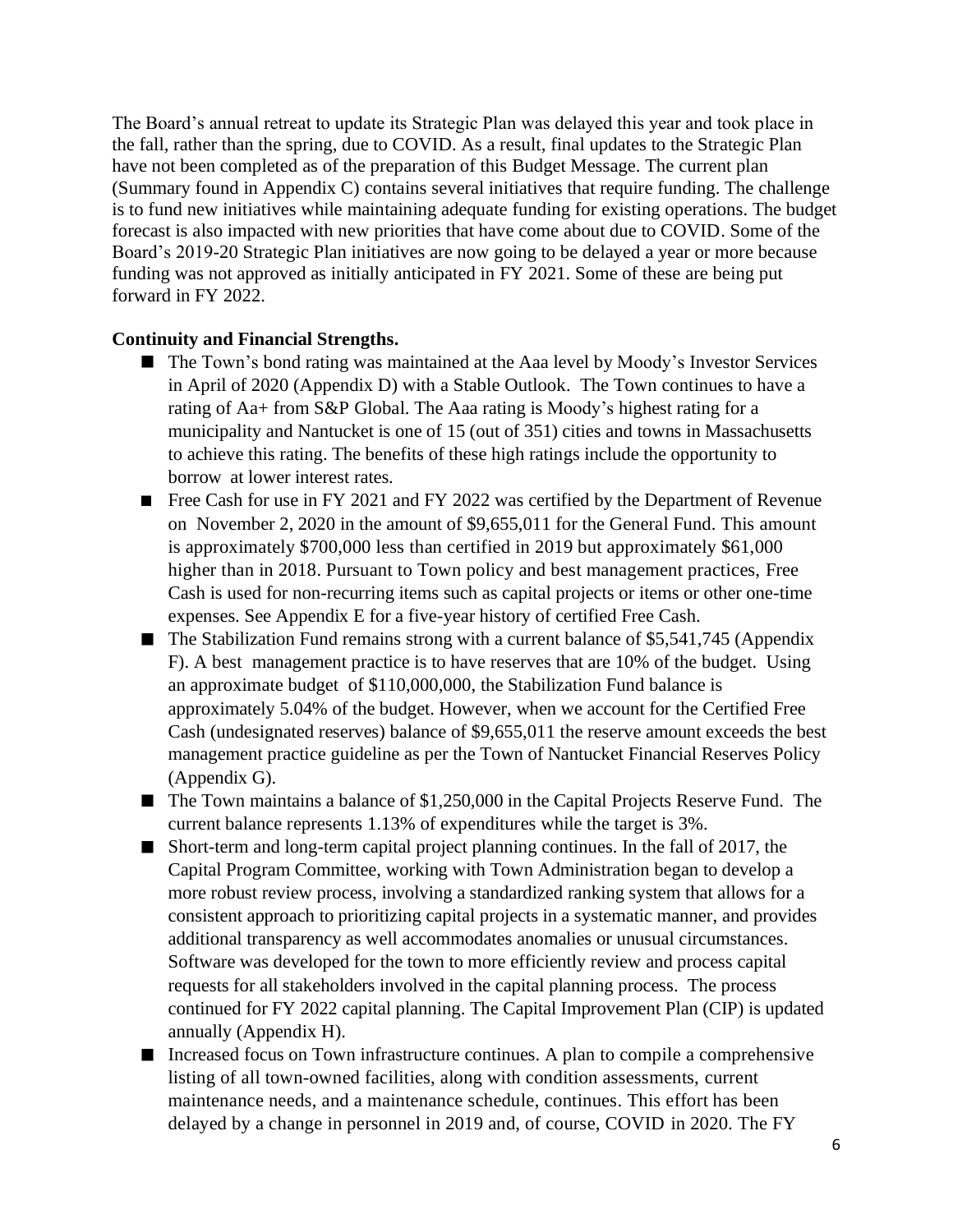2022 Capital Project and General Fund recommendations will continue the focus on infrastructure maintenance and improvement.

- Local receipts including meals excise tax and room occupancy tax revenues remain stable after a strong growth period in the aftermath of the Financial Crisis of 2007-2008. New growth may be showing signs of slowing. In FY 2020 it was certified at \$1,057,634, a \$225,364 decrease from FY 2019 (17.56% reduction). Comparatively, new growth increased 2.49% between FY 2018 to FY 2019 (Appendix I). While we will likely see an increase from FY 2020, there is a concern as to how long this unusually strong real estate market (occurring during an unusual time) will last. In January of 2019, the state enacted new legislation that expanded the hotel/motel room occupancy tax to cover certain short-term rentals. Link: https://www.nantucketma.gov/1327/Short-Term-Rentals. Collections for the first quarter of FY 2021 remain strong. The Select Board has discussed reserving some amount for specific purposes, include affordable housing, human services, infrastructure improvements/ maintenance. We should have a better picture of how much additional revenue we may be realizing from this expanded tax before commitments to using it are made. Room occupancy tax revenue for the period of June 2020 through September 2020 was significantly higher than anticipated. While this is seemingly good news, we have not had a "normal" full year of this expanded revenue source and we urge caution with its projection, use and allocation.
- The Town has maintained its commitment to funding the OPEB Trust Fund (Other Post-Employment Benefits) with annual contributions of \$500,000 since 2015, therefore lowering its net liability. The current balance of the OPEB Trust Fund is \$3,681,241 (Appendix J).
- The Town continues to make its annual required contribution to the Barnstable County Retirement System. When compared to the rest of the Commonwealth's municipalities, Nantucket remains in the top half in terms of retirement funding levels.
- The COVID-19 pandemic has slowed the utilization of healthcare across the country and Nantucket is no different. While we are currently seeing lower rates of utilization at the end of FY 2020 and into FY 2021, this makes FY 2022 even more difficult to predict. We expect that the utilization will start to tick upwards towards the end of FY 2021 and the beginning of FY 2022; however, uncertainty around COVID-19 makes estimating the FY 2022 rate extremely difficult. The Town continues to work with its health insurance consultant and continues to monitor the utilization and trends. The Town is also facing a higher-than-normal projected increase in its general insurance for FY 2022. This is a result of the 2020 Atlantic Hurricane Season being the most active on record, and the seventh costliest on record. The Town continues, with its advisors, to explore ways to mitigate the risk and reduce the overall cost of the insurance. (See Appendix K, Price Waterhouse Cooper (PWC) article June 2020.
- For the sixth consecutive year, the Town was awarded the Government Finance Officers Association (GFOA) Certificate of Achievement for Excellence in Financial Reporting for the Town's Fiscal Year 2019 Comprehensive Annual Finance Report (CAFR), https://nantucket-ma.gov/ArchiveCenter/ViewFile/Item/400. Our Fiscal Year 2020 CAFR is in the process of being submitted to GFOA.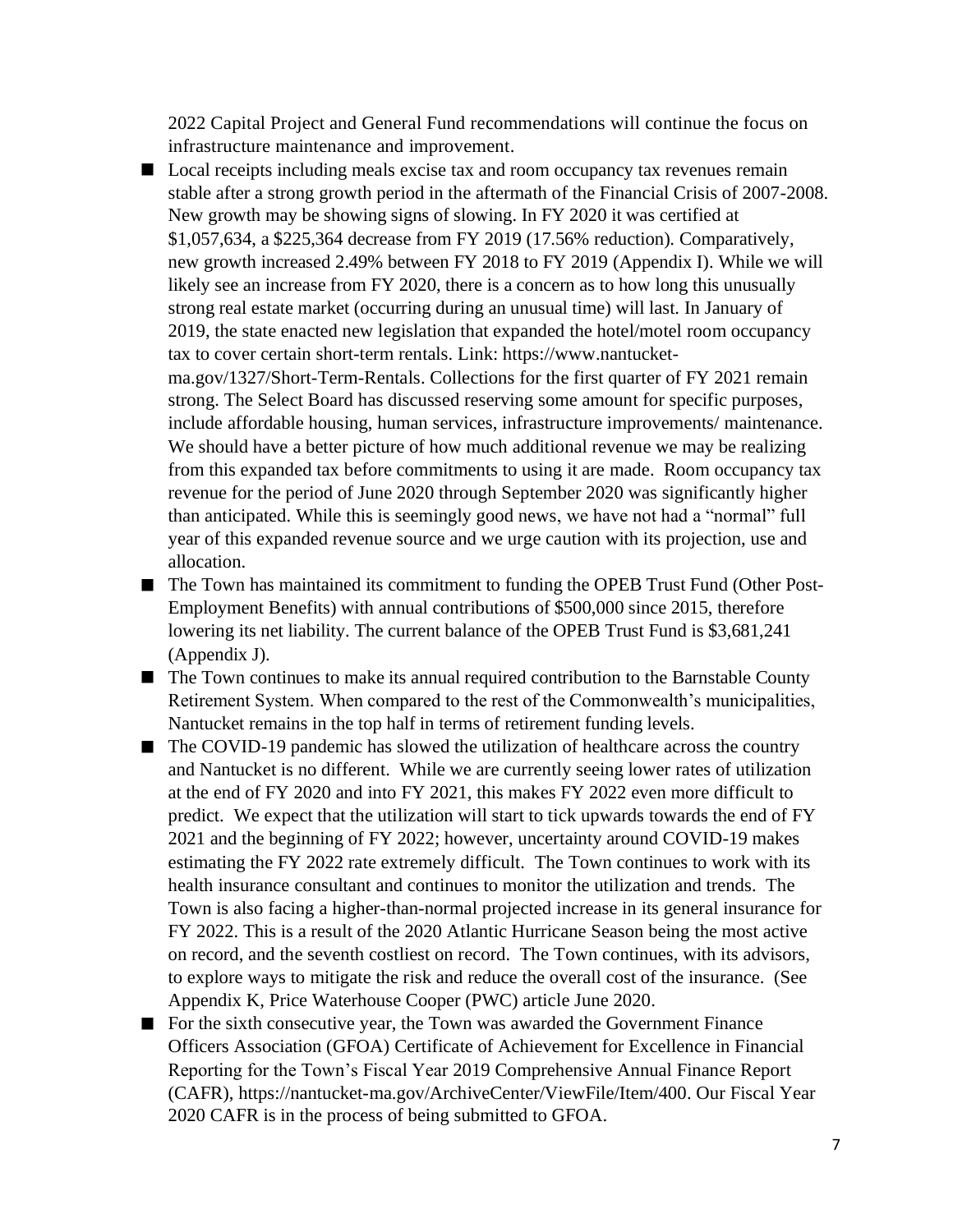■ At the time this Message was being prepared we did not have a final 2020 Census number for our local population. While the number is unlikely to result in significant changes to the FY 2022 budget, having a more accurate population number is important for understanding municipal service needs and resources and securing applicable grants and certain types of federal government program funds.

## **Caution.**

We are closely monitoring local economic trends as we continue to be cautious with our revenue projections. Some retail sales reports indicate a large spike during the summer 2020 season and then a return to prior year sales. (See Appendix L, a. – "*Nantucket Real Estate Market Insights*  by Fisher Real Estate").

Local economic conditions are challenging despite the booming real estate market. At the national level unemployment was at 6.9% for October, while in Massachusetts it was 7.4%. There remains a great deal of uncertainty within the economy as many of the programs authorized in the early months of the pandemic have wound down or will be winding down shortly. There is light ahead of us, but currently indicators all continue to point to a significant long road to recovery without further relief by the Federal Government to spur the economy. (Appendix L, b. – "*United States Economic Forecast 3 rd Quarter 2020* by Deloitte Insights"). Interest rates are expected to remain low over the next year and wage growth is still mostly stagnant. Here on the Island, the Town faces a balancing act between the increasing demands of a growing community, a business community and residents who have suffered financially with COVID-19, rising costs and financial flexibility. Again, this year, the growing needs of the community are putting pressure on the Town's ability to fund programs, needs and requests and remain below the levy limit for FY 2022.

Each year, we must present a balanced budget which represents a plan of service for the community. Not all requests and needs can be met to the degree desired by individual groups and departments. We continue to be impacted by the effects of the current growth period on the island, which is straining Town resources. Fixed costs are always increasing, especially employee benefits, service contracts, supplies and equipment, insurance and (generally) utilities. The Town's levy capacity for FY 2022 allows for some increases to existing Town and School operations after allocations to Our Island Home, Solid Waste Enterprise Fund and NRTA. Two unforeseen challenges the Town is facing in FY 2021 and 2022 and perhaps beyond are COVID-19 and PFAS, [https://www.nantucket-ma.gov/1574/PFAS\)](https://www.nantucket-ma.gov/1574/PFAS).

# *II. Overview of FY 2022 General Fund Budget Projection*

## A. Projected FY 2022 General Fund Revenue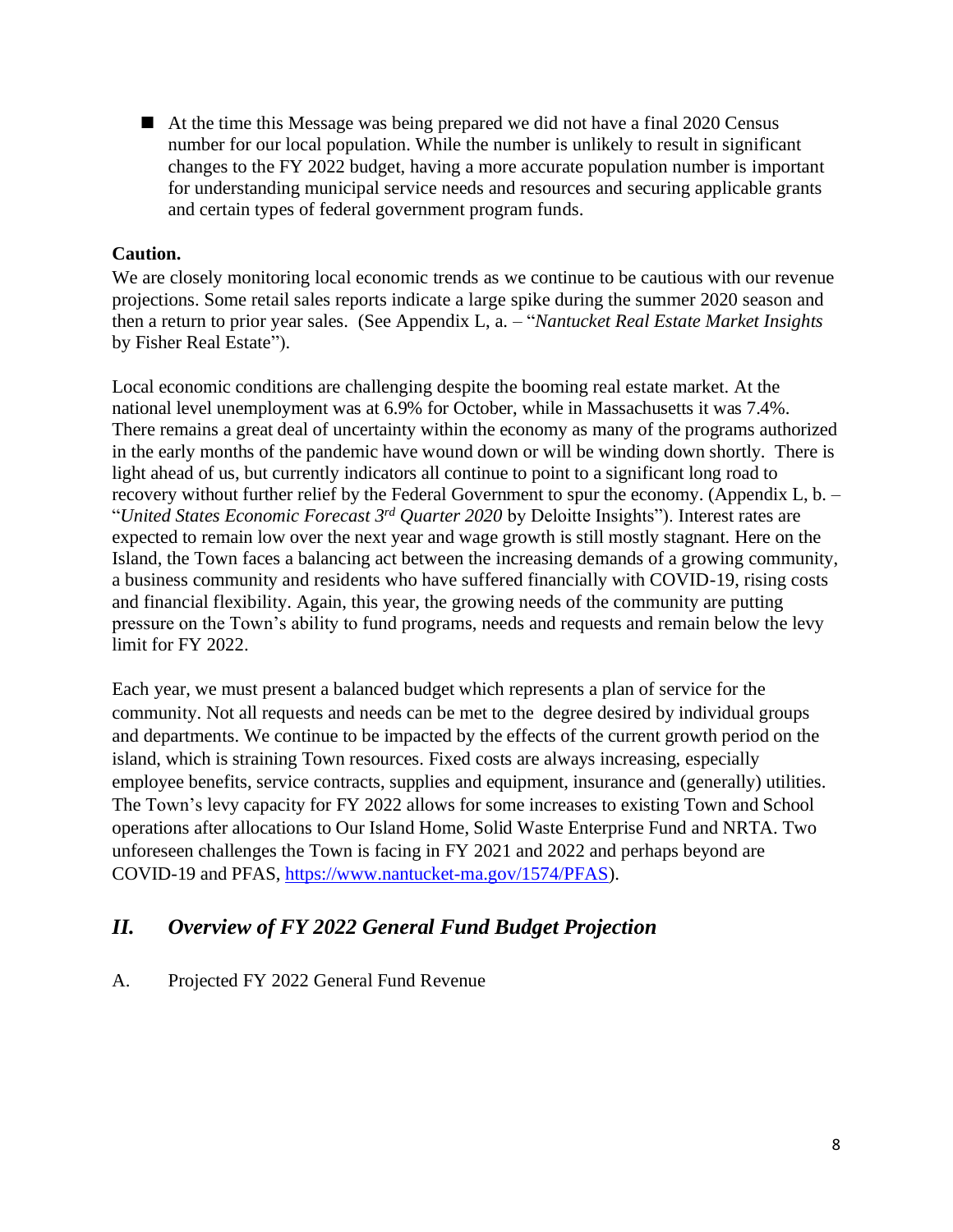

*Refer to Appendix M for a detailed breakdown of the FY 2021 proposed General Fund revenue as compared to the FY 2020 approved budget.*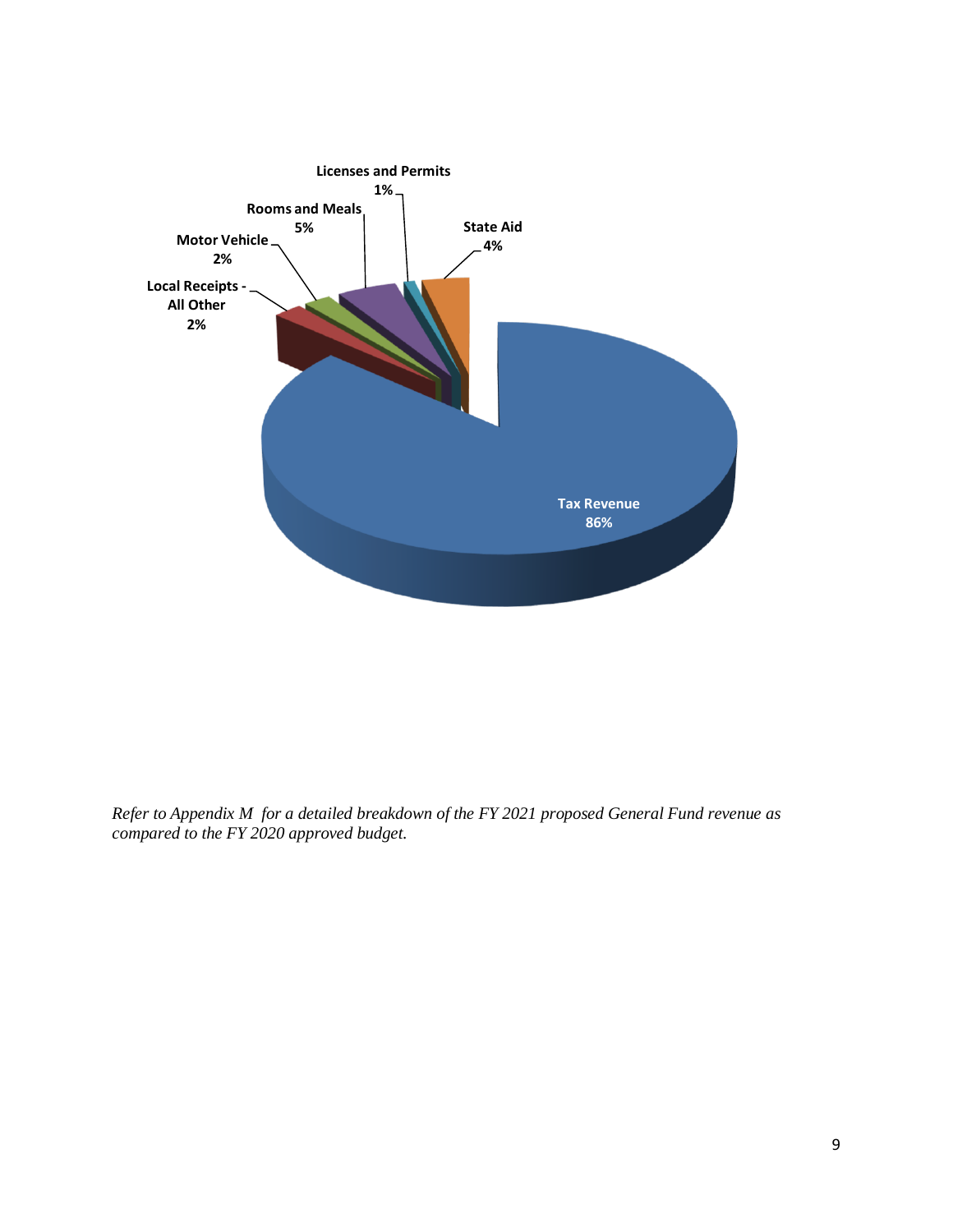

B. Projected FY 2022 General Fund Expenses

The proposed FY 2022 General Fund budget will fund:

- Projected Town and School salaries and fixed/current operational expenses with limited additional positions and programs.
- Fixed costs allocated between several expense categories including:
	- Health Insurance for active and retired employees, which is projected to rise at a rate of 10% for FY 2022. While the Town did realize cost savings because of plan design changes in FY 2019, and while utilization rates are lower in the last quarter of FY 2020 and into FY 2021 we do expect them to rise near the end of FY 2021 and into the beginning of FY 2022. The continued rise of medical rate inflation has had an impact on the FY 2022 health insurance budget. The pandemic has made budgeting for health insurance much more difficult than in previous years, as people were not able to physically go to their doctors for routine medical care for much of the year in 2020.
	- General Insurance is projected to increase 18% from FY 2021 actuals, based on current trends. The increase is resulting from the large losses that carriers have faced across the nation due to severe natural disasters over the past few years.
	- Debt Service is established by the current repayment schedule. Debt service has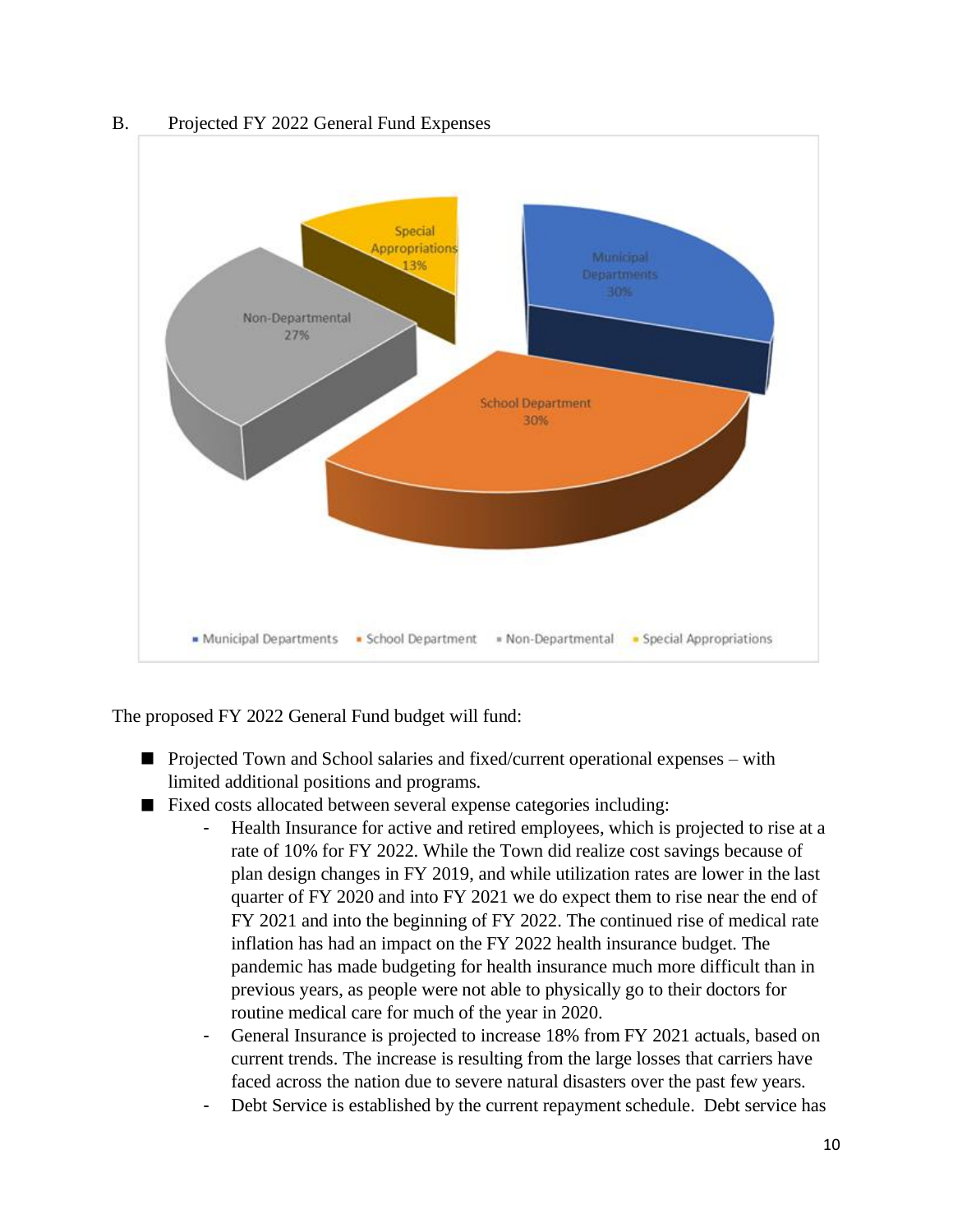increased in FY 2022, which is a result of the Town issuing debt for the new Fire Station, as well as debt being issued for the Nantucket Harbor Shimmo/PLUS Parcels sewer extension and borrowings done under the Neighborhood First affordable housing program. The Town will see an upward trend over the next 2-3 years in debt service, as new borrowings come on-line for prior approved projects. (Appendix N)

- The Barnstable County retirement assessment is assumed to increase 8.5% in FY 2022.
- General Fund subsidies to the following Enterprise Funds are projected for FY 2022:
	- Our Island Home –\$3,500,000 (depending upon override)
	- Solid Waste Enterprise Fund -- \$6,502,995 for landfill operations.
- Minimum capital funding requirement of \$974,146, allocated equally between the Town and School departments for capital improvements, pursuant to a requirement of the Town Code:

*The Town shall spend on capital projects a minimum of 1% of total Town local receipts collected in the prior fiscal year plus 1% of the total real estate and personal property taxes collected in the prior fiscal year. If local receipts fall below the 1% minimum, the Town may forego the funding requirement. Nantucket Town Code Chapter 11, § 11-12.1*

- Other Annual Appropriations for the following:
	- \$500,000 to the Other Post-Employment Benefits (OPEB) Trust Fund, in accordance with the Town's OPEB policy.  $FY$  2022 will be the  $7<sup>th</sup>$  consecutive year in which a deposit to this Trust Fund is made. The current balance of the fund through the first quarter of FY 2021 is \$3,130,312 (Appendix J);
	- \$500,000 to the Reserve Fund (see Appendix F);
	- State Cherry Sheet charges, the County Assessment and unpaid bills from prior fiscal years;
	- Annual Health and Human Services appropriation is level-funded at \$650,000 (in FY 2021, this appropriation was increased from \$450,000 to \$650,000).

*Refer to Appendix O for a detailed breakdown of the FY 2021 proposed General Fund expenses as compared to the FY 2020 approved budget.*

# *III. Town Administration Expense Increase Recommendations*

#### *Background*

Over the past 6-7 years, Nantucket has experienced significant growth and the Town's scope of responsibility has increased. We have taken on and/or funded initiatives in response to needs, requests and mandates yet staffing and service levels have not all kept up with the island's growth, particularly in areas such as: infrastructure and public building maintenance, project management, code enforcement, parking enforcement, expansion of water quality initiatives, community and town employee housing efforts. In addition, global, national and regional issues of coastal resiliency, solid waste management and energy use are becoming more and more critical in terms of climate change, sea level rise and sustainability of natural resources. During FY 2021, the Select Board began to update its Strategic Plan, which is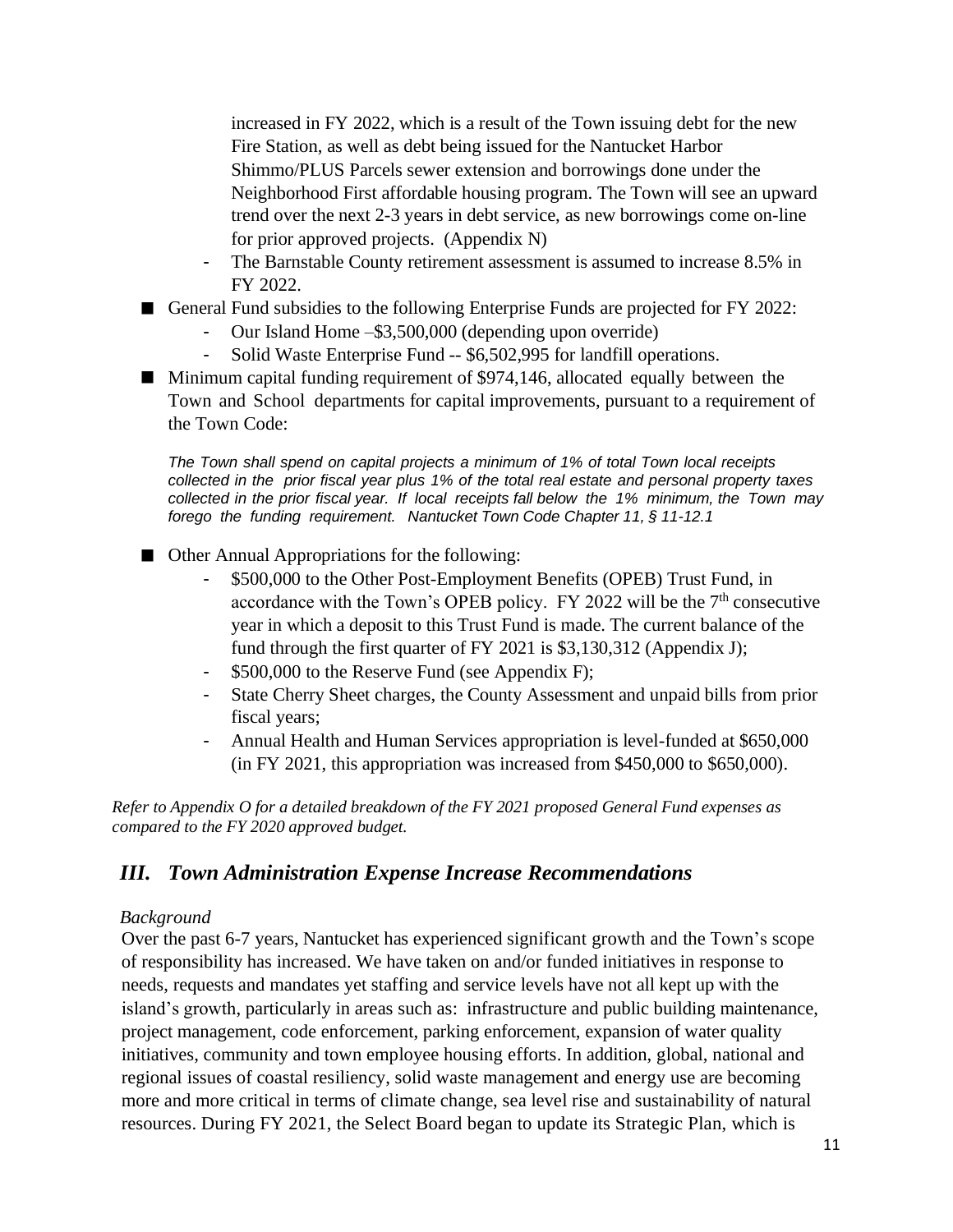intended to help focus Board initiatives and budgetary allocations toward the goals contained within the Plan. Information as to the specifics of the current Strategic Plan may be found on the Town website at https://nantucket-ma.gov/1530/Strategic-Planning**.** An update to the Plan is underway. Several other mandated and goal-oriented plans and studies have been developed in the past two years and remain underway which are taken into consideration during budget development, these include:

2018 Staffing Study Hazard Mitigation Plan Coastal Resiliency Plan Green Community Requirements Town-wide Risk Assessment for PFAS COVID-19 Economic Recovery Plan - TBD Capital Improvement Plan Master Plan

*FY 2022 Expense Increase Requests*

Departmental expense increase requests (EIR) for FY 2022 are shown in Appendix P, separated into categories of:

 Personnel Requests Expense Requests – One-time Expense Requests – On-going

Using a point system, with "Legal Mandate" being automatically supported, the requests were individually ranked and prioritized in accordance with the following criteria:

| <b>Ranking Criteria</b>            | <b>Scale</b> | <b>Description</b>                                                                                                     |
|------------------------------------|--------------|------------------------------------------------------------------------------------------------------------------------|
| Legal Mandate                      | Y/N          | Required by State/Fed or Local Bylaw ( $Y =$<br>Automatically Fund; Score of 9.0)                                      |
| <b>Staffing Study</b>              | $0 - 2$      | Is it within the Staffing Study? If yes, 1 or 2 score would<br>be determined by priority level (2 for higher priority) |
| Strategic Plan                     | $0 - 2$      | Is it within the Strategic Plan? If yes, 1 or 2 score would<br>be determined by priority level (2 for higher priority) |
| Staffing Study & Strategic Plan    | $0 - 1$      | Is it in <i>both</i> Staffing Study and Strategic Plan then 1<br>additional point to weight it higher                  |
| Department Operations & Efficiency | $0 - 1$      | Funding necessary to support provide a department with<br>necessary support for existing or new program                |
| <b>Approved New Programming</b>    | $0 - 1$      | Funding necessary to support a new initiative                                                                          |
| Necessary for Existing Programming | $0-1$        | Funding necessary to support or expand ongoing<br>initiatives                                                          |
| <b>Continuation of Operations</b>  | $0-1$        | Funding necessary to support unexpected increases or                                                                   |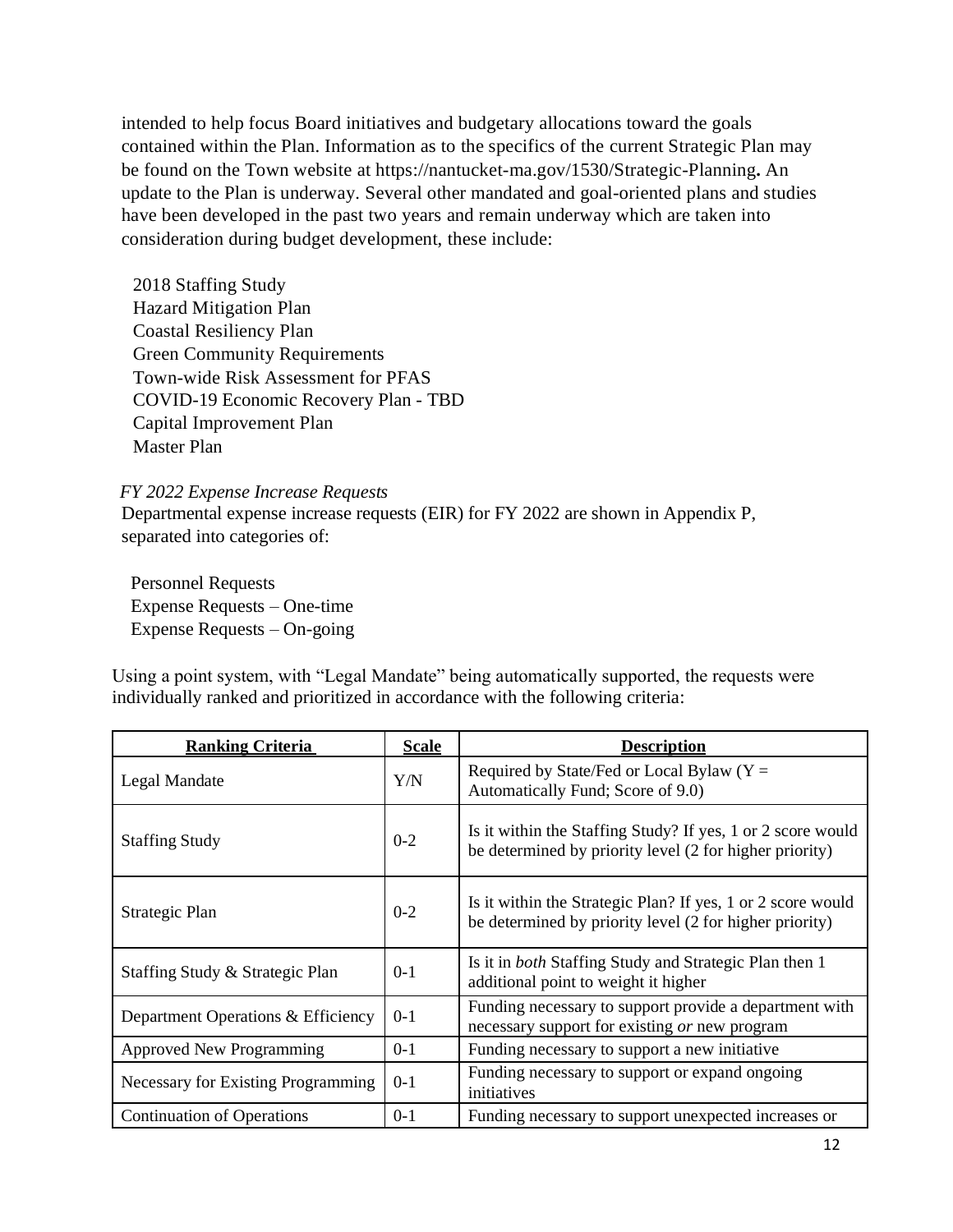Since it will not be possible to fund most of the requests without either additional revenue or reductions elsewhere, we have:

- focused our recommendations on the Board's Strategic Plan, and the other studies and plans referenced above; as well as critical Town operational issues;
- recommended use of funds from other sources (such as fund the one-time expenses from Free Cash and/or borrowing);
- $\blacksquare$  reallocated existing resources, where possible, to accommodate the request;
- not recommended funding and/or will take a different approach; or, funded a reduced request;
- recommended an operating override to fund the operations of Our Island Home. We have prioritized the EIRs using the system noted above, and recommendations follow:<br> **One-Time or**

| <b>Department</b>               | <b>Description of Expense Request</b>             | Ongoing        | <b>Approved EIRS (1)</b> |  |  |
|---------------------------------|---------------------------------------------------|----------------|--------------------------|--|--|
|                                 | <b>Personnel Expense Increase Requests (EIRs)</b> |                |                          |  |  |
| Health                          | Public Health Inspector                           | Ongoing        | 115,000                  |  |  |
| <b>HHS</b>                      | Community Health Clinical Administrator           | Ongoing        | 67,500                   |  |  |
| Fire                            | Addition of one EMS Officer                       | Ongoing        | 106,643                  |  |  |
| <b>DPW</b>                      | Facilities Maintenance Workers (2)                | Ongoing        | 187,053                  |  |  |
| <b>DPW</b>                      | Construction Inspector*                           | Ongoing        | 107,387                  |  |  |
| <b>PLUS</b>                     | Administrative Specialist                         | Ongoing        | 90,348                   |  |  |
| <b>NRD</b>                      | Coastal System Technician                         | Ongoing        | 98,540                   |  |  |
| Police                          | Parking Enforcement Officer*                      | Ongoing        | 93.242                   |  |  |
| Police                          | (3) Addntl CSO's for Expanded Parking Hours*      | Ongoing        | 40,000                   |  |  |
| Marine                          | Seasonal Lifequard Increase                       | Ongoing        | 230,000                  |  |  |
| ΙТ                              | IT Generalist**                                   | <b>Ongoing</b> | 98,540                   |  |  |
| <b>Department Personnel EIR</b> |                                                   |                | 1.234.253                |  |  |

#### **Operating Expense Increase Requests (EIRs)**

|                             | <b>Total Operating Expense Increase Requests</b> | s        | 1,931,800 |
|-----------------------------|--------------------------------------------------|----------|-----------|
| Town Admin                  | <b>NCTV Support Services</b>                     | Ongoing  | 25,000    |
| Town Admin                  | <b>Transitional Housing</b>                      | Ongoing  | 36,000    |
| Town Admin                  | Sustainability Office*                           | Ongoing  | 100,000   |
| <b>Human Services</b>       | Network of Care Annual Maintenance Fee           | Ongoing  | 24,000    |
| <b>DPW</b>                  | Increase Rep&Maint: Road Construction            | Ongoing  | 18,000    |
| <b>DPW/Public Buildings</b> | Increase Bldg&Eq:Maint& Supplies                 | Ongoing  | 40,000    |
| <b>DPW/Public Buildings</b> | <b>Increase Custodial Services</b>               | Ongoing  | 115,000   |
| <b>DPW/Public Buildings</b> | Increase Professional Services                   | Ongoing  | 25,000    |
| <b>DPW/Public Buildings</b> | Increase Comm: Telephone                         | Ongoing  | 10,000    |
| Fire                        | <b>CBA Clothing Allowance Increase</b>           | Ongoing  | 12,700    |
| IΤ                          | <b>CyberSecurity Awareness Training Annual</b>   | Ongoing  | 7,600     |
| $\mathsf{I}$                | Adobe Creative Cloud Subscription Services       | Ongoing  | 23,500    |
| Marine                      | Seasonal Housing                                 | One-Time | 200,000   |
| Police                      | Seasonal Housing                                 | One-Time | 200,000   |
| <b>NRD</b>                  | Replacement Vehicle of 2008 Ford F250            | One-Time | 40,000    |
| Town Admin                  | <b>COVID-19 Response</b>                         | One-Time | 50,000    |
| Town Admin                  | Prof Admin Support Services*                     | One-Time | 50.000    |
| Town Admin                  | <b>PFAS Response</b>                             | One-Time | 500,000   |
| Town Admin                  | Strategic Plan Initiatives*                      | One-Time | 50,000    |
| Town Admin                  | Governance Workshops*                            | One-Time | 25,000    |
| <b>PLUS</b>                 | Historic Architectural Surveys Update from HDC*  | One-Time | 50,000    |
| <b>PLUS</b>                 | Replacement Vehicle for PLUS Fleet*              | One-Time | 30,000    |
| <b>PLUS</b>                 | Update of 2009 Master Plan*                      | One-Time | 100,000   |
| <b>HR</b>                   | Compensation & Classification Study*             | One-Time | 200,000   |

**Total Town Personnel** 

& Operational Expense **Increase Requests** 

#### 3,166,053

s

\* Approved FY21 EIR; but removed due to COVID-19

budget restrictions<br>budget restrictions<br>head approved; vacant positions that had not<br>head filled: removed in EV21 Budget been fillled; removed in FY21 Budget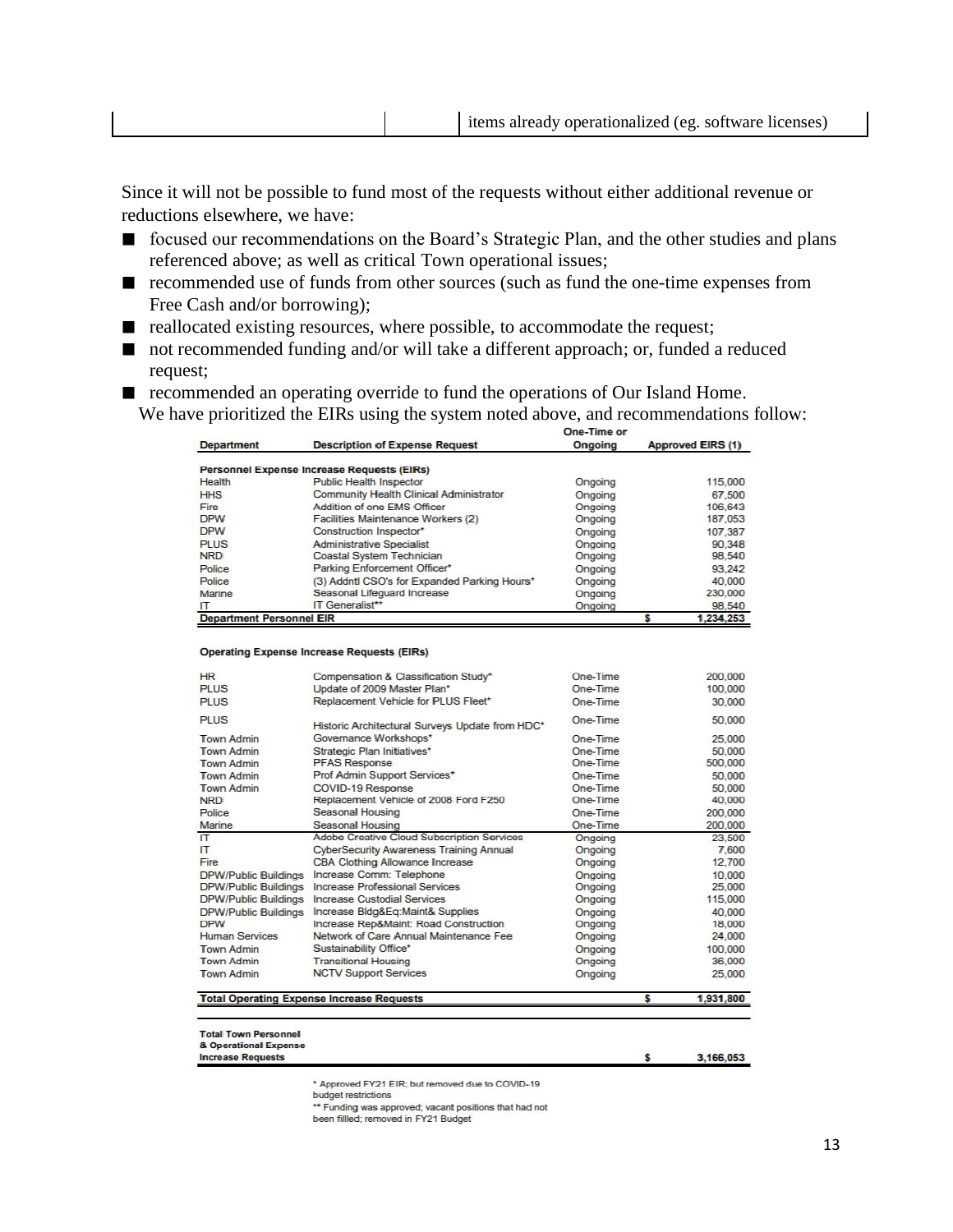#### FY 2022 Personnel Expense Increases

*1. Department of Public Works*

Construction Inspector (New position)\*

This position has been discussed for several years. With the increase in development, there is a growing impact to municipal infrastructure, including roadways, sidewalks, and storm water drainage. Recently issues have also been raised about utility petitions and associated roadway and sidewalk work in connection with them. All of this needs to be considered and reviewed in a more coordinated fashion with the appropriate departments. There are many examples of costly impacts to town infrastructure caused by development, utility, storm water drainage issues and private activities which could be avoided and/or mitigated with a position focused on compliance with regulatory requirements. The Town of Nantucket does not have a meaningful fee structure in connection with private roadway, sidewalk and storm water drainage work – if we are able to put a structure in place, fees could potentially offset the cost of this position.

#### Facilities Maintenance Workers (2) (New positions)

The Town's Facilities Maintenance division is not staffed to be able to effectively manage and maintain many public buildings in different locations. The Town has 51 municipal buildings to maintain, with a current staff of seven, including a Facilities Director. With many of the buildings aging, and a current Municipal Facilities Master Plan under development, with a likelihood of funding several years away, it is important that municipal buildings be properly maintained, otherwise, they will continue to become more expensive to repair.

*2. Police Department (all related to Board's Strategic Plan)*

Year-round Parking Enforcement Officer (1) (New position)\* This function is currently being accomplished utilizing seasonal staff which results in inconsistent enforcement, under-enforcement and at times, no enforcement. By having full-time staff dedicated to this function we will be able to more efficiently utilize the technology required to implement the strategic goals of the Select Board. This new position will support year-round, consistent enforcement of parking regulations and will help support the implementation of paid parking if and when it is implemented.

## Three (3) additional Community Service Officers (Seasonal)

This request is recommended in order to cover the anticipated expansion of hours that parking is going to be enforced in the Core Parking District. The additional CSO's dedicated to parking enforcement are necessary in order to cover the parking districts efficiently. Ultimately, it is anticipated that the implementation of paid parking, and/or parking fine increases, could generate an increase in revenue to offset the cost of these positions.

*3. Information Technology*

Information Technology Generalist (New position)\* This position will provide administrative and Helpdesk support. Helpdesk functions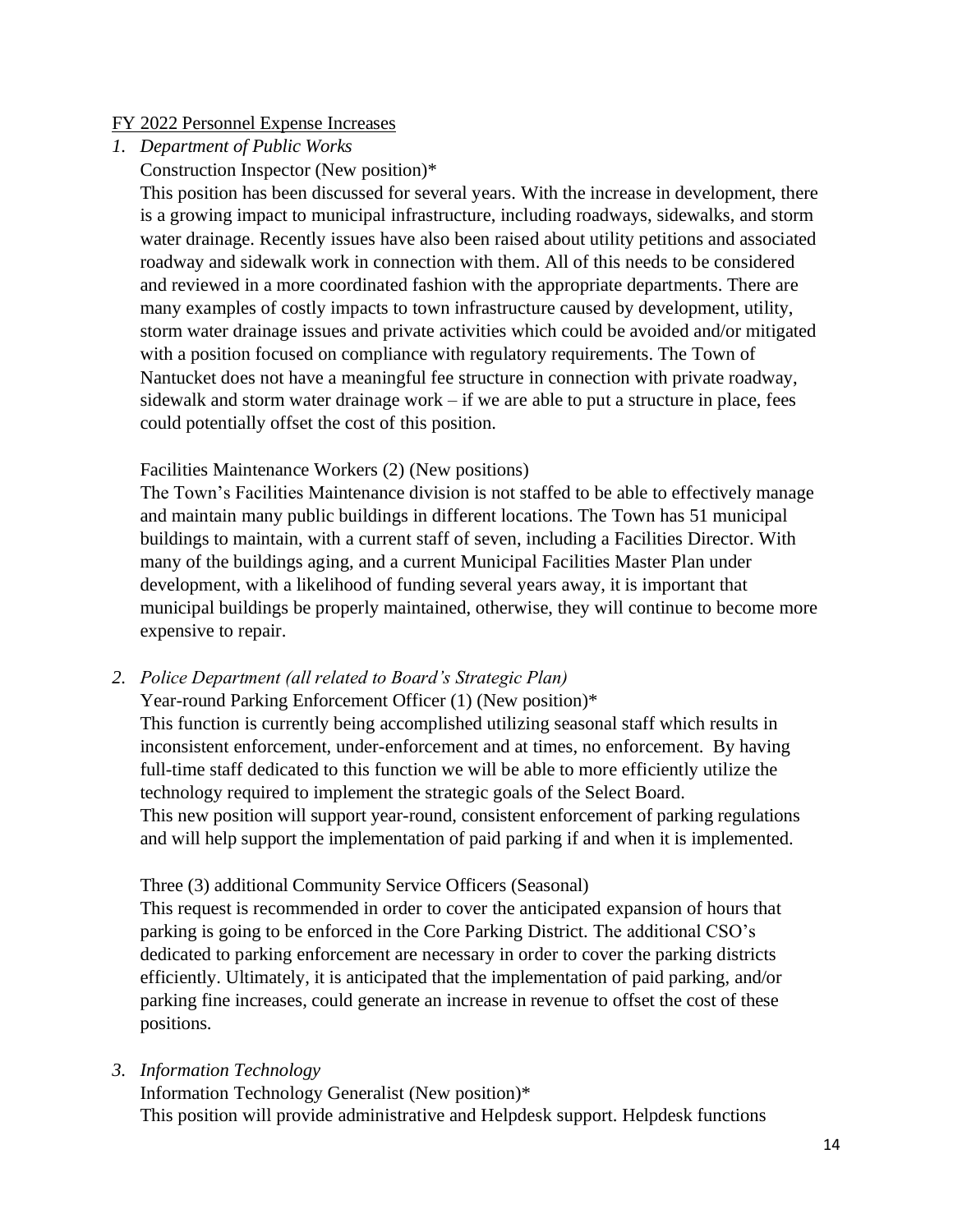include managing basic requests such as password resets, system restarts, security monitoring and other troubleshooting tasks as required and will free up more specialized staff to focus on higher level technology projects.

#### *4. Health Department*

Public Health Inspector (New position)

In the last year, the Health Department has increased the number of inspections performed by approximately 17.3% when compared to the previous fiscal year. The added responsibility of the department increasing the workload on the department's staff and has required the use of overtime on multiple occasions. To ensure efficiency, and to increase the efficacy of community health programs already implemented, this additional employee will be invaluable to the department.

## Community Health Clinical Administrator (New position)

A dedication individual responsible for planning, organizing and directing activities, programs related to community health under the Health & Human Services Department. With COVID education and impacts being more heavily relied upon in HHS, the need for an employee to be accountable for establishing health clinics, conducting clinical training, procuring nursing supplies and materials and overseeing the scope of nursing services under Health & Human Services Department has become more evident.

#### *5. Fire Department*

Emergency Medical Services Officer (New position)

A dedication position is needed to support the implementation and function of the Paramedics and Advanced Life Support (ALS) program, which is very close to being certified and as a result with require closer supervision.

## *6. Planning & Land Use Services*

#### Administrative Specialist (New position)

PLUS operations have not slowed down as a result of the pandemic. HDC and Planning Board applications have increased, which filter into other areas of PLUS. This position will help offset the department's overtime expenses and more evenly distribute the workload throughout the department.

## *7. Natural Resources Department*

## Coastal Systems Technician (New position)

This position will support the Natural Resources Department operations by managing the protected species program, monitoring erosion and other coastal projects for compliance and monitoring to evaluate the health of our coastal ecosystem. This position directly relates to the Board's Strategic Plan.

*\*These positions were recommended in the FY 2021 budget; however, they were removed at the 2020 Annual Town Meeting because of the projected impact on the budget of COVID-19; these are being re-submitted for FY 22*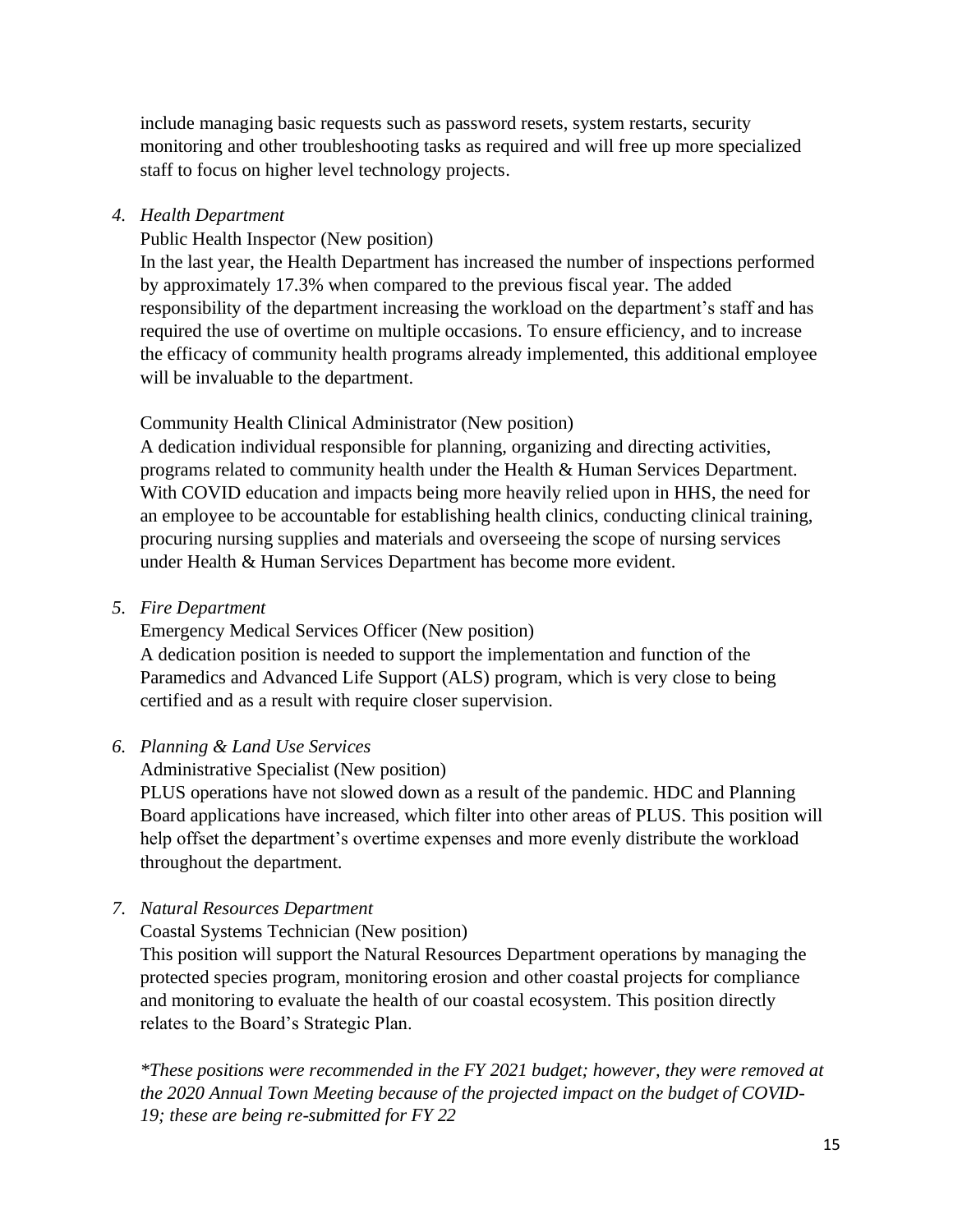#### FY 2022 Operational Expense Increases (One-Time)

The items listed below are considered one-time and as such, may be funded through Free Cash.

*1. Police & Marine*

Seasonal Housing - \$200,000

In light of COVID-19 and the respective required social distancing measures, funding may for seasonal housing for the Police and Marine departments as their seasonal employees will no longer be able to share rooms; and, the additional housing secured at low cost during the summer of 2020 will no longer be available.

*2. Fire Department*

Clothing Allowance Increase - \$12,700 This increase is per the Collective Bargaining Agreement.

*3. Human Resources*

Compensation & Classification Study - \$200,000 This item was contained in a Staffing Study finalized in 2018 with the following recommendation: "Develop a compensation and classification system that addresses the Town's unique cost of living constraints". The most recent compensation and classification study was completed in 2014. The study is also expected to encompass an audit pursuant to the Massachusetts Equal Pay Act (MEPA).

*4. Planning & Land Use Services (PLUS)*

Professional Services in connection with update of 2009 Master Plan - \$100,000 Replacement of vehicle - \$30,000 Professional Services in connection with update of historic architectural surveys for HDC -

\$50,000 These EIR's were originally requested and recommended in the FY 2021 budget. Due to COVID-19 and the significant budget reductions that followed, these were some of the many department requests that were ultimately unfunded.

*5. Town Administration*

Strategic Plan initiatives - \$50,000 Governance workshops for Select Board - \$25,000 Professional administrative support services - \$50,000 COVID Response - \$50,000 PFAS - \$500,000 All of these EIRs relate to Select Board goals or initiatives and/or are or could become legal mandates (ie, PFAS).

*6. Natural Resources* Replacement Vehicle - \$40,000 This EIR is recommended in accordance with the Central Fleet vehicle replacement schedule.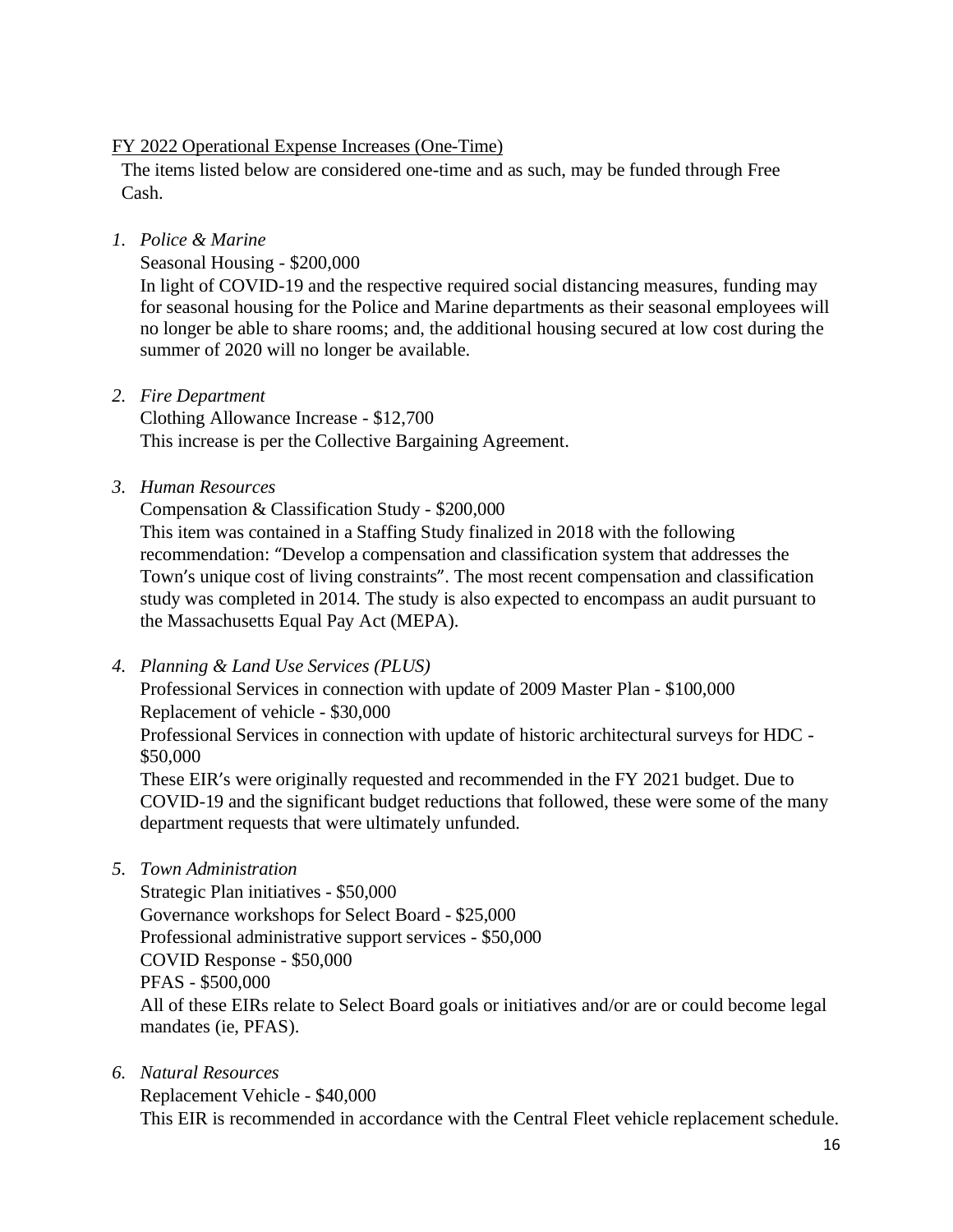#### FY 2022 Operational Expense Increases (On-going)

- *1. Information Technology* Adobe Creative Cloud Subscription Services - \$23,500 Cyber Security Awareness Training - \$7,600 These items are for annual maintenance requirements and/or license agreements.
- *2. Health & Human Services*

Network of Care Annual Fee - \$24,000

The "Network of Care" is a website that was initiated and funded by the Nantucket Cottage Hospital Community Health Initiative Grant (CHP grant), with the understanding that once initially established, it would become a Town expense going forward.

*3. Town Administration*

Sustainability Office - \$100,000

Transitional Housing - \$36,000

NCTV Support Services - \$25,000

These recommendations: support the Board's Strategic Plan in enhancing and developing a Sustainability Office for the Town; ensure that transitional housing is available for newly hired senior level positions, should they be relocating and need housing on island; and, to ensure that we do not lose qualified candidates due to lack of housing; support for NCTV services to the Town in connection with televising and managing remote public meetings.

*4. DPW/Public Buildings*

Telephone - \$10,000 Professional Services - \$25,000 Custodial Services - \$115,000 Building and Maintenance Supplies - \$40,000 Repair and Maintenance of Road Construction - \$18,000 These expense increase requests are being recommended based on actual expenses in prior years.

# *IV. Current and Future Year Considerations*

## *Sustainability*

In October 2018 the Select Board adopted "Sustainability" as a guiding principle of the Town's Strategic Plan:

*Sustainability is how the Town of Nantucket, with a focus on historic preservation, natural resources, hazard mitigation, solid waste management, energy, public health, and education, institutionalizes practices in municipal operations that support a balance of the economic, environmental, and social health of our island, which meet the needs of current residents and visitors without compromising the ability of future generations to meet evolving needs.*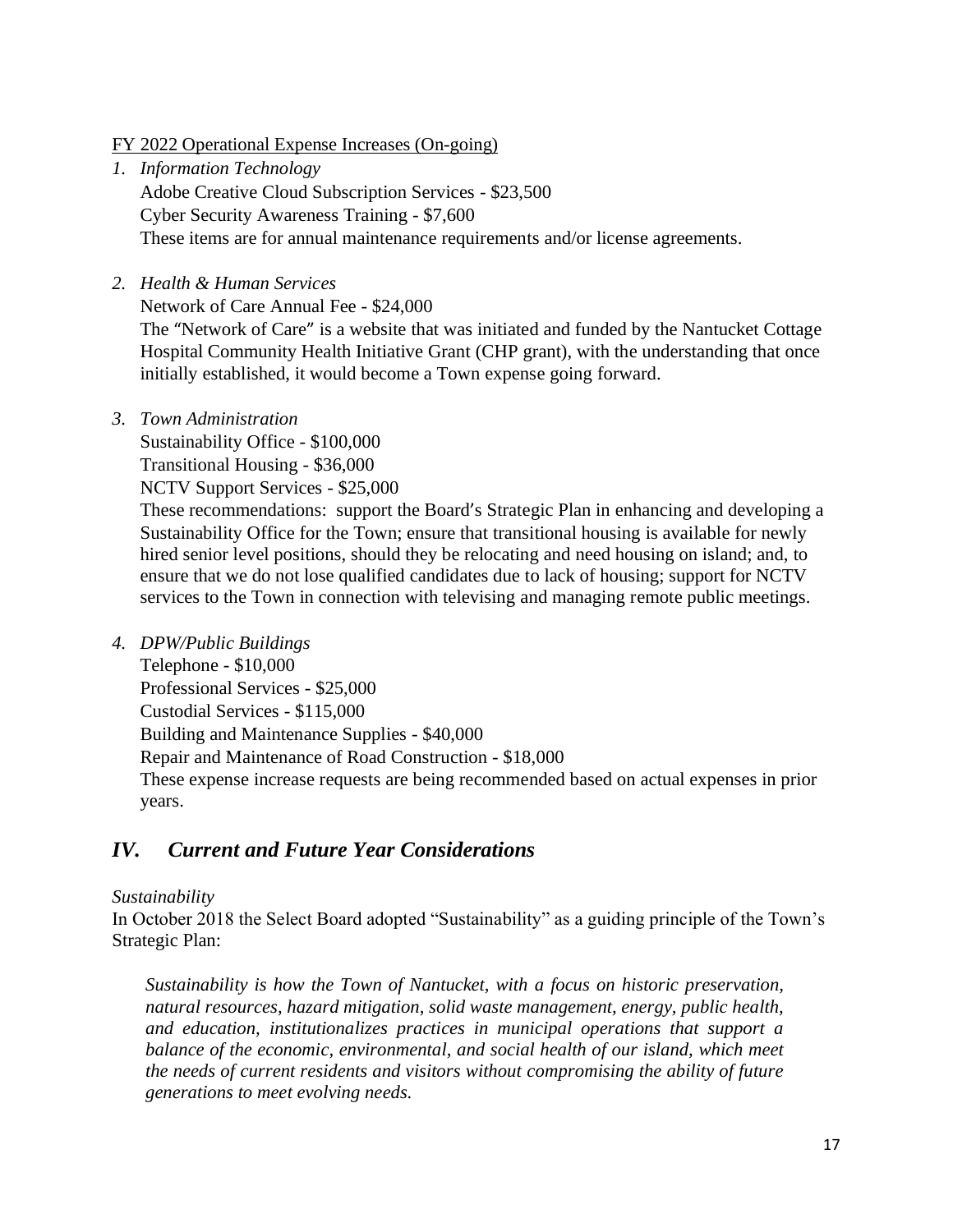In FY 2020, through a grant from ReMain, we secured a consultant to make recommendations as to how to structure a sustainability function within the Town's government. The consultant's report is complete however due to COVID the review of the recommendations has been pushed to 2021. We are recommending \$100,000 for FY 2022 to begin implementation of recommendations as may be finalized over the next several months.

#### *Strategic Plan*

In the second quarter of FY 2021, the Board held a retreat to update its multi-year Strategic Plan (Appendix C, https://www.nantucket-ma.gov/1530/Strategic-Planning) which contains several on-going goals and objectives, some of which were funded in FY 2020, and some that were initially planned to be funded in FY 2021 but ultimately, were not. It is expected that as the Strategic Plan update is finalized, there may be some delays in accomplishing goals that were intended to be further along by now, but which due to COVID, have gotten off track and require funding in future years in order to be realized. It is intended that the Strategic Plan goals will be kept at the forefront of funding recommendations.

#### *Staffing Study*

The Staffing Study, https://nantucket-ma.gov/DocumentCenter/View/23207/Nantucket-Staffing-Study-Report-December-2018, was utilized as one criteria to evaluate department personnel and resource requests. We intend to continue to utilize it going forward for any items not already addressed in the past two budget cycles as there are several items contained in the Study that could improve town operations, programs and services which could potentially be funded in future years. There also may be personnel/staffing issues that arise outside of the staffing study that need to or should be addressed.

#### *Coastal Resiliency/Infrastructure/Planning*

Global warming, climate change and sea level rise have been more and more frequently appearing in the news media as growing issues for municipalities. In FY 2019, we completed an update to the Town's Hazard Mitigation Plan, which can be found here [https://www.nantucket](https://www.nantucket-ma.gov/1373/Hazard-Mitigation-Plan)[ma.gov/1373/Hazard-Mitigation-Plan.](https://www.nantucket-ma.gov/1373/Hazard-Mitigation-Plan) The plan contains over 50 projects that are supposed to be implemented over the next five years. The Select Board established a Coastal Resiliency Advisory Committee https://www.nantucket-ma.gov/1391/Coastal-Resiliency-Advisory-Committee to make recommendations about a variety of coastal resiliency issues, including a Coastal Resiliency Plan. In late FY 2020 an RFP for a Coastal Resiliency Plan was issued. We selected a qualified consultant in August 2020. A final report is expected in June 2021. In FY 2021 funding is allocated to update the Town's 2009 Master Plan. All of these are likely to include recommendations for capital or other expenditures to address ways in which the Town can be responsive to the impacts of environmental change on Town infrastructure. We need to pay attention to this because expenditures and/or impacts are imminent. Other impacts could include the loss of taxable real estate and the Town's bond rating. In August of 2020, the Select Board adopted an interim recommendation from the Coastal Resiliency Advisory Committee, https://www.nantucket-ma.gov/1391/Coastal-Resiliency-Advisory-Committee, that will apply to certain applicable Town projects in areas subject to sea level rise, going forward.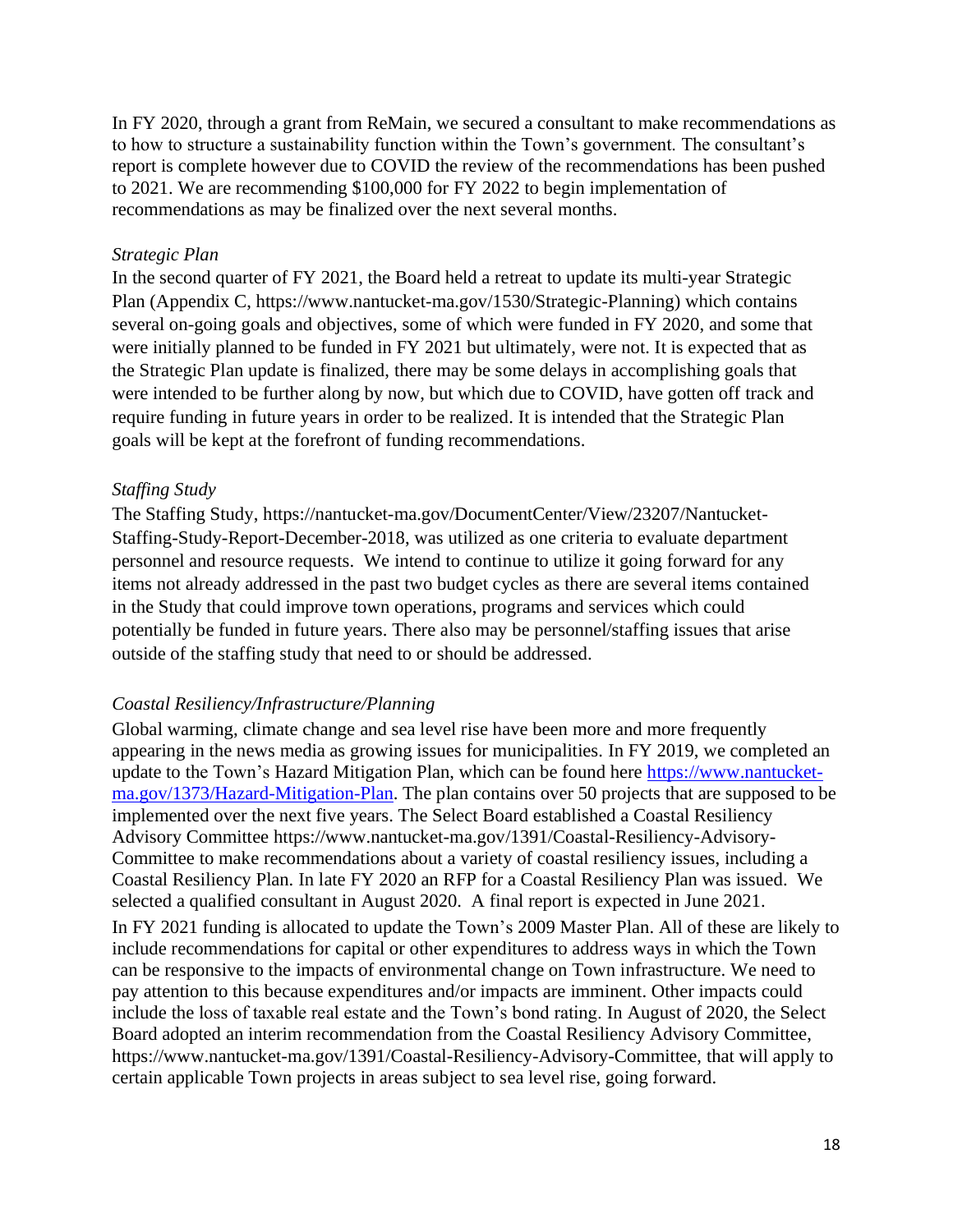#### *Collective Bargaining*

Appendix Q shows the list of collective bargaining contracts. The contracts can be found at [https://nantucket-ma.gov/163/Collective-Bargaining-Agreements.](https://nantucket-ma.gov/163/Collective-Bargaining-Agreements) Contracts were settled with some units in FY 2021 for three years and bargaining is ongoing with other units in FY 2021 for contracts that expired June 30, 2020. Negotiations for contracts expiring in FY 2023 will commence in FY 2022 when we will again begin working with the Select Board and other voting agencies (Airport Commission, Nantucket Water Commission, School Committee), to develop our approaches to upcoming collective bargaining and to review financial projections, employee benefit costs, and universal union contract language issues.

#### *Harbor Place*

Discussions with the Harbor Place owner's group continued into FY 2020 and 2021 after a COVID delay. Depending on how the project develops, there may be an impact on Town resources in connection with future infrastructure maintenance and capital costs. At the 2020 Annual Town Meeting, an appropriation of \$150,000 was approved for the engagement of a consultant to assist the Town with developing concepts for transportation-related improvements. That effort got underway late in the fall and at the time this Message is being prepared, it was not clear if any recommendations would be brought to the 2021 Annual Town Meeting.

#### *Per and Polyfluoroalkyl Substances (PFAS)*

Per-and polyfluoroalkyl substances, also known as PFAS, are a group of manmade chemicals that have been manufactured and used in a variety of industries since the 1950s. They are referred to as 'forever chemicals' – they are persistent in our bodies, mobile in the environment and many will not naturally degrade. PFAS chemicals are most often commercially used to create grease, water and stain resistant barriers for materials, including Teflon, grease-resistant take-out containers, and upholstery and carpet treatments; these chemicals are also found in firefighting foam.

Concerns have been raised regarding human health and ecological risks associated with certain PFAS chemicals. The Town of Nantucket is following the guidance and testing requirements of Massachusetts Department of Environmental Protection (MassDEP) as it pertains to PFAS. More information is available at [https://www.mass.gov/info-details/per-and-polyfluoroalkyl](https://www.mass.gov/info-details/per-and-polyfluoroalkyl-substances-pfas)[substances-pfas](https://www.mass.gov/info-details/per-and-polyfluoroalkyl-substances-pfas) 

Like other municipal governments, the Town is working to understand the sources and receptors of PFAS in the environment. With the assistance of consultants and subject-matter experts, this issue is currently being examined across all Town departments, including Public Works, Water Company, Sewer Dept., Airport, Public Health, and Natural Resources. Initial work includes a qualitative, town-wide risk assessment, and recommendations for data collection and/or future action based on the available data. The Town's response to PFAS can be found at <https://nantucket-ma.gov/1574/PFAS>

This is a project that is expected to span several years and there are likely budgetary impacts in both the General Fund and Enterprise Funds. As more information is collected and assembled, the scope and cost of PFAS containment, source reduction and/or cleanup will be better understood. It is unclear whether or not outside funding will be available to help offset what could be a substantial financial impact to cities and towns. outside funding will be available to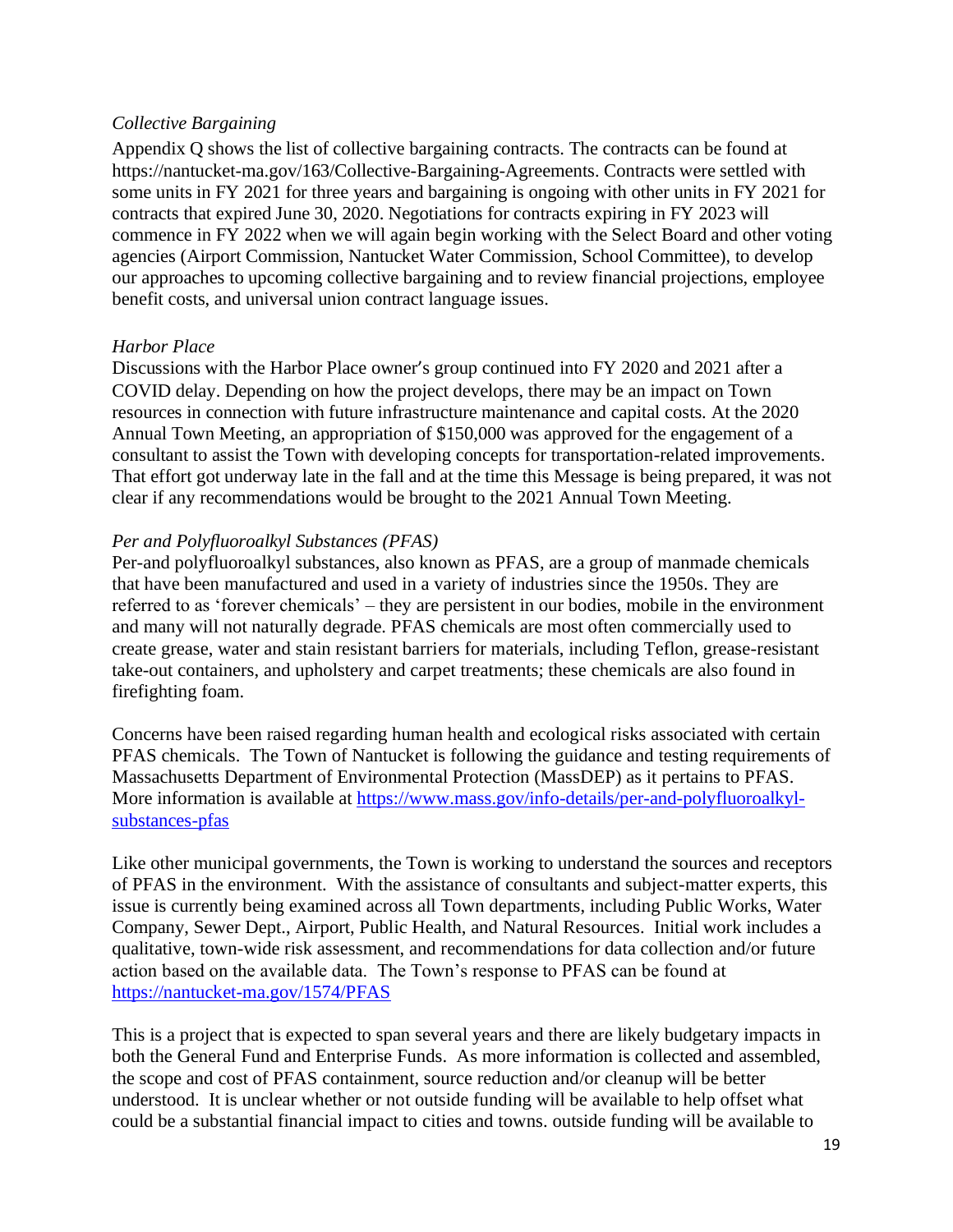help offset what could be a substantial financial impact to cities and towns.

#### *Diversity Equity and Inclusion (DEI) Initiatives*

On June 24, 2020, the Select Board adopted a pledge and commitment to the Nantucket community regarding the racial equity issues that our country and own community are facing, [https://www.nantucket-ma.gov/1863/Diversity-Equity-and-Inclusion-Office.](https://www.nantucket-ma.gov/1863/Diversity-Equity-and-Inclusion-Office) In this pledge, critical actions were identified to address and improve our community. One of these actions was the development of a DEI office within Town Administration. The Town strengthened efforts to address this by funding this position and began recruitment efforts in July 2020. As of this writing, the process for filling this position continues. Upon hire, this office will begin work to address other critical actions identified in the pledge including the development of a DEI Strategy Plan, review of the Town's policies, procedures and culture, community relationship building and overall climate assessment and development of action steps to meet the desirable outcomes identified.

#### *Recreation*

During FY 2021, Town Administration has begun to explore the concept of establishing a municipal recreation department or division, which would include the functions currently handled by the Community School. The Community School is already contracted through the Town to handle programming of various activities, including tennis and the playing fields. With the School Department having to focus significantly on COVID issues and school safety, it may be of benefit to shift the Community School function elsewhere within the Town.

#### *Our Island Home (OIH) and Saltmarsh Senior Center Operations*

While there are no specific expenditures recommended at this time in the FY 2022 budget, progress continues towards developing a recommendation for these two projects. A lot of time and effort began late spring 2020 to develop a definitive long-term plan for Our Island Home and over the summer of 2020 a facilitator was engaged to help determine consideration factors, core community values, facts vs. assumptions, options and possibilities for a new facility. Five stakeholder forums were held in the fall of 2020 to obtain input from employees, family members, OIH residents and family members as well as senior stakeholders on all of these items. These efforts will continue into 2021 with more stakeholder forums to be scheduled and expanded to include other community groups and the public. While these projects are separate, discussions on next steps for either project tend to reference each other. For instance, the Senior Center Committee presented a summary of findings and recommendations to the Select Board on August 11, 2020, [https://www.nantucket-ma.gov/1308/Senior-Center-Committee,](https://www.nantucket-ma.gov/1308/Senior-Center-Committee) and one such recommendation was due to the uncertainty of the OIH building or related project, the Committee favored exploring use of the current OIH location for a new senior center among other locations.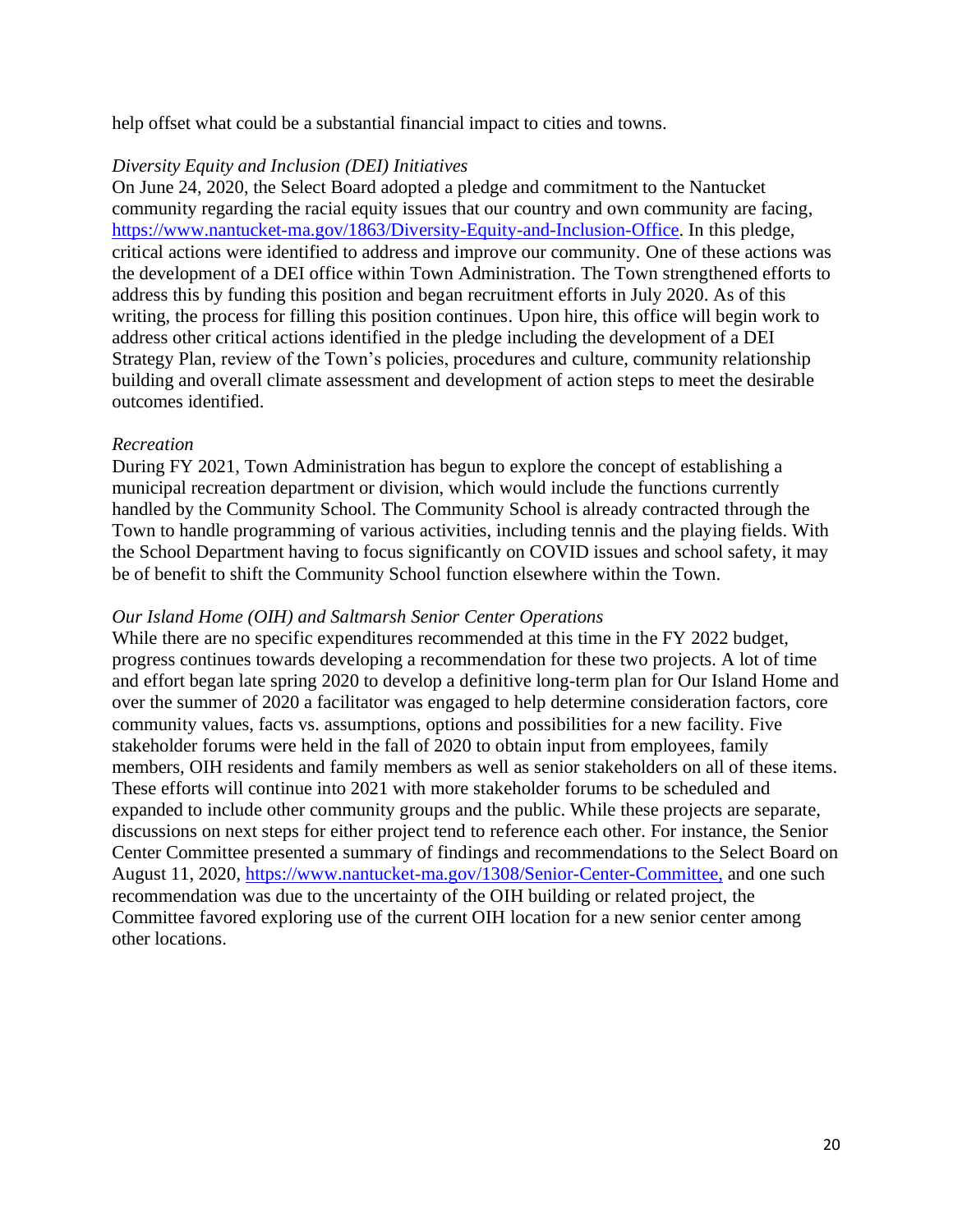## *Health and Human Services Funding*

The Town continues to provide \$650,000 to be allocated to local health and human service agencies in the community. This funding allocation is a \$200,000 increase in funding over FY 2020's allocation, which continues to be among the highest of all the Towns in Massachusetts and was in response to an increase in funding requests from agencies. Each year, agencies apply for this funding and applications are reviewed by the Human Services Contract Review Committee to make recommendations regarding appropriations to the Finance Committee and Select Board.

#### *New/Expanded Revenue Possibilities*

Other areas to potentially look toward in the future for generating new revenue to cover needs and priorities include (several of these are part of a 2009 Ad Hoc Fiscal Committee Report https://www.nantucket-ma.gov/170/Ad-Hoc-Fiscal-Committee):

- **PILOT** possibilities (Payment-in-Lieu-of-Taxes for entities that do not pay property tax, such as certain tax-exempt organizations such as hospitals, posts and churches – if all of these were taxed in FY 2021, taxes due would have exceeded \$ 16,650.000;
- $\Box$  parking fees (increase parking fines; implement paid parking downtown use funds for transportation-related improvements)
- taxi transaction fee (requires meters);
- increase Town permit fees other than those already at statutory maximum allowance (over the road permits, road closing, etc.);
- increase to the ferry embarkation fee (requires substantial political work and coordination with the other ports);
- increase of real estate transfer tax for housing initiatives or another dedicated purpose (requires special legislation which was approved at 2016, 2017, 2018, 2019 and 2020 ATMs - efforts continue to further the legislation);
- $\blacksquare$  new local option surcharge on tax bills of up to 3% (similar to how the Community Preservation Act surcharge is applied) called the Municipal Water Infrastructure Investment Fund ("WIIF") – we had begun to examine how this could be used for Nantucket in late 2019; however discussions stalled due to COVID and we are not planning to recommend pursuing this until we are able to devote more resources to determining and evaluating how this could benefit Nantucket, as well as an evaluation of the Cape & Islands Water Protection Fund which derives revenue from the recent expansion of the room occupancy tax to short-term rentals.

Some of these are in varying stages of development and some are not being pursued. In addition to potential ways in which to generate additional revenue, we have begun to consider what measures we might need to put in place in the event of an economic downturn from COVID. So far, these would possibly include:

- review all municipal services for reduction or elimination  $-$  in other words, an "Austerity" Budget"
- reduction-in-force of personnel